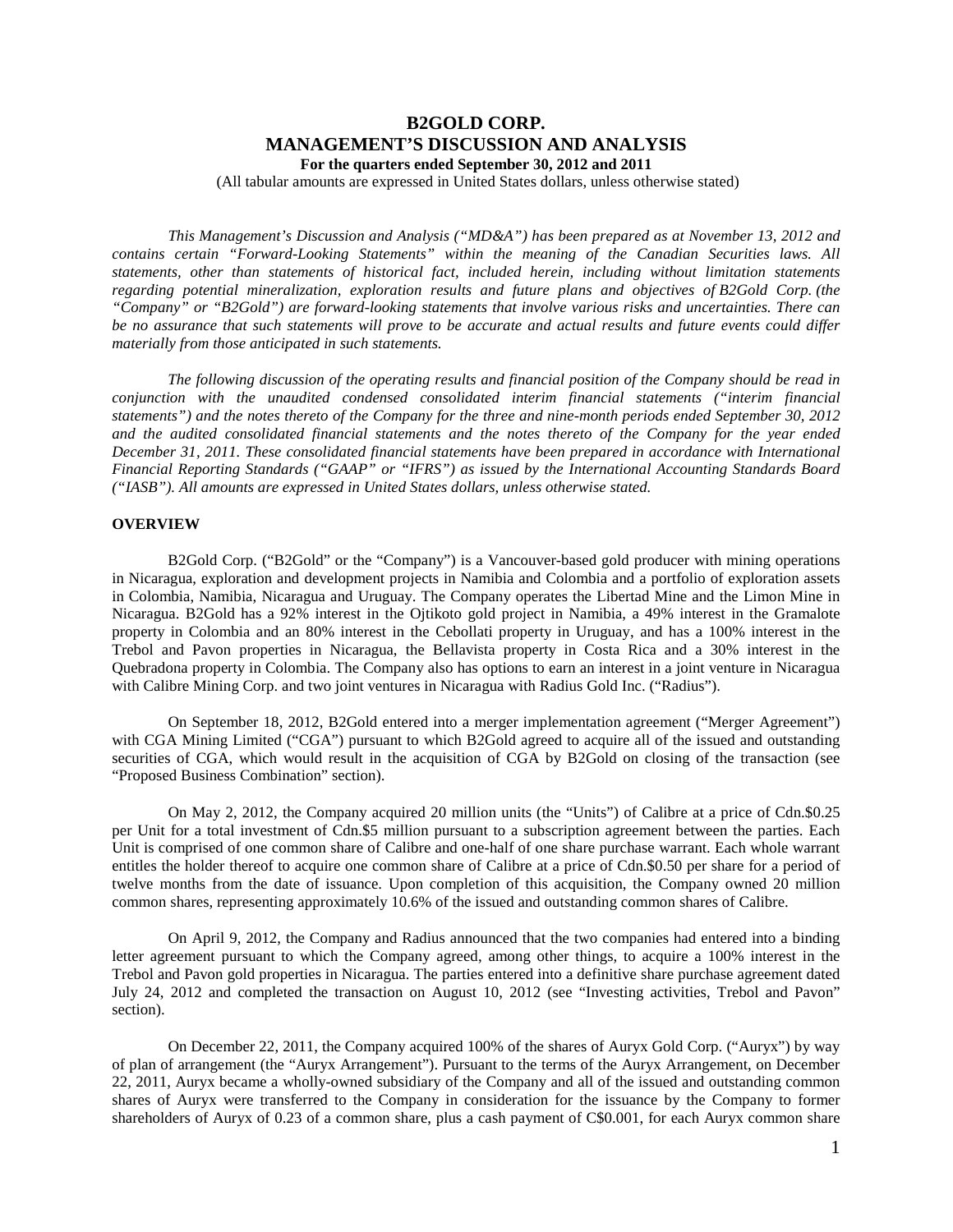held. The Company issued an aggregate of 37,187,002 common shares to the former Auryx shareholders in connection with the Auryx Arrangement. The acquisition by the Company of Auryx added to the Company's property portfolio a 92% interest in the Otjikoto gold project in Namibia (see "Ojtikoto Property – Namibia" section). In addition, the Company also acquired a 100% interest in two additional mineral properties in Namibia.

### **PROPOSED BUSINESS COMBINATION**

On September 18, 2012, B2Gold and CGA entered into the Merger Agreement, the terms of which provide that CGA shareholders will receive 0.74 B2Gold common shares for each existing CGA ordinary share held. B2Gold will also acquire all of the outstanding CGA stock options (the "CGA Options") and issue B2Gold shares as consideration for the cancellation of the options based on the in-the-money amount of such CGA options and the closing price of the CGA shares on September 17, 2012 (the "Option Consideration").

The parties expect that the transaction will be structured as an acquisition of ordinary shares of CGA by way of a scheme of arrangement under the Australian Corporations Act 2001 ("Scheme"). Upon completion of the Scheme, existing B2Gold shareholders and CGA shareholders will own approximately 62% and 38%, respectively, of the B2Gold common shares.

There are currently 337.9 million common shares of CGA issued and outstanding and B2Gold expects to issue an aggregate of up to 250 million common shares in connection with the Scheme. In addition, it is expected that the cancellation of the CGA Options will result in the issuance of approximately 2 million B2Gold common shares.

The Scheme is subject to regulatory, Australian Court, shareholder, and third party approvals, together with other customary conditions. Regulatory approvals include approval by the Australian Foreign Investment Review Board, and Australian Stock Exchange and Toronto Stock Exchange approvals in respect of the issue of new B2Gold common shares under the Scheme and as the Option Consideration. The transaction is expected to close on or prior to January 31, 2013.

The business combination will be accounted for using the acquisition method, with B2Gold as the acquirer of CGA.

The combination of B2Gold and CGA will result in a merged entity operating the Masbate gold Mine in the Philippines, in addition to B2Gold's existing Limon and Libertad gold Mines in Nicaragua. The Masbate gold Mine will produce in the order of 200,000 ounces of gold over the twelve month period ending June 30, 2013. B2Gold is well positioned to operate and progress further development at Masbate given its strong funding capacity and a management team with significant exploration, mine development and operating experience. Further, the combined company will possess a strong growth profile through its Otjikoto project in Namibia and its Gramalote joint venture (51% AngloGold Ashanti/49% B2Gold) project in Colombia. In addition, B2Gold has a highly regarded and experienced exploration team that sees significant exploration potential at Masbate.

Post transaction highlights of B2Gold are:

## • *Rapidly Expanding Production Profile*

Total production of approximately 385,000 ounces of gold in 2013 from three operating mines, with projected future growth to over 700,000 ounces of gold production from five operating mines upon the development of Gramalote and Ojtikoto (based on current assumptions)

## • *Significant Reserve and Resource Base*

Proven and probable gold reserves of 3.9 million ounces, measured and indicated gold resources of 9.2 million ounces (inclusive of reserves) and inferred gold resources of 4.0 million ounces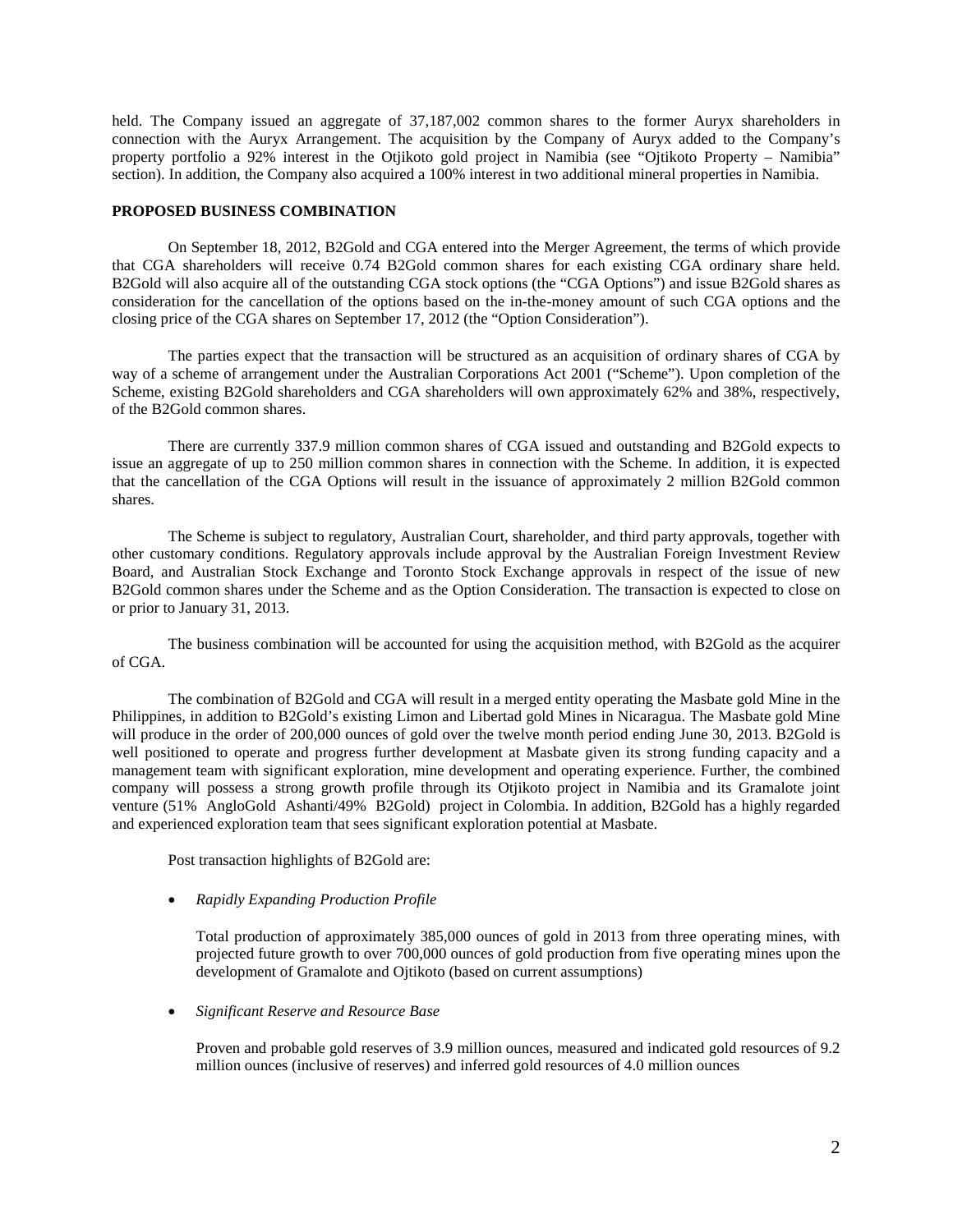• *Aggressive Exploration Agenda*

Significant exploration programs at existing mines and development assets, as well as at highly prospective earlier stage projects in Nicaragua and Uruguay

• *Geographic Diversification*

Production and development assets spanning three continents and located in high-growth emerging economies, serving to mitigate collective operational and geopolitical risk

• *Strong Financial Position*

Consolidated cash and cash equivalent assets of approximately \$130 million on closing which, in addition to continued strong cash flow from operations and good access to capital, will allow B2Gold substantial flexibility for future development activities

• *Experienced Management Team*

Proven combined management and technical personnel with extensive exploration, mine development, operating and financial expertise

• *Enhanced Capital Markets Profile*

Anticipated levels of trading liquidity and research analyst coverage commensurate with combined market capitalization of approximately \$2.6 billion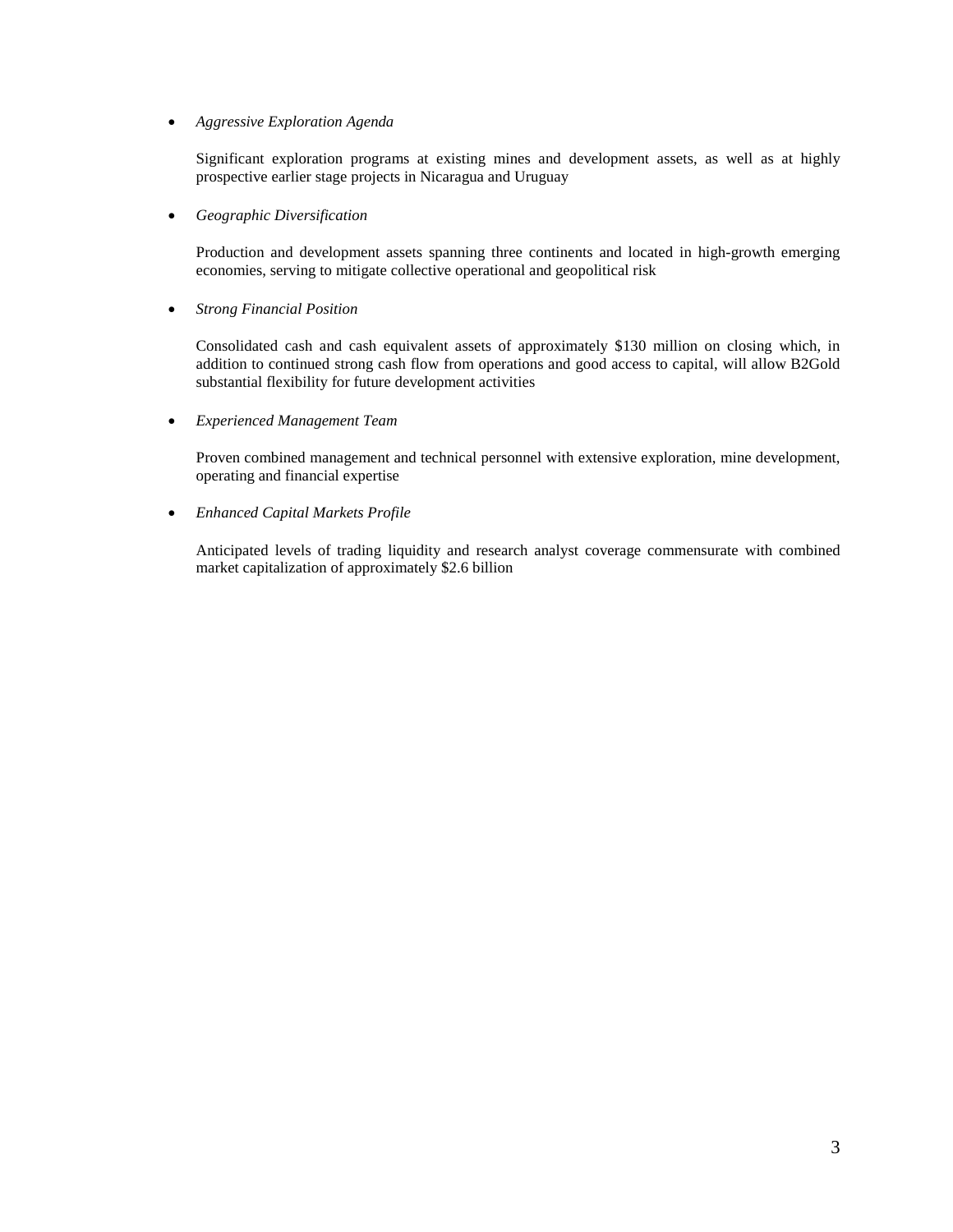# **REVIEW OF FINANCIAL RESULTS**

|                                                                                                        | Three months ended<br>Sep 30<br>(unaudited) |        |         | Nine months ended<br>Sep 30<br>(unaudited) |  |
|--------------------------------------------------------------------------------------------------------|---------------------------------------------|--------|---------|--------------------------------------------|--|
|                                                                                                        | 2012                                        | 2011   | 2012    | <u>2011</u>                                |  |
| Gold revenue (\$ in thousands)                                                                         | 67,065                                      | 50,459 | 188,268 | 158,458                                    |  |
| Gold sold (ounces)                                                                                     | 39,668                                      | 29,672 | 113,381 | 104,456                                    |  |
| Average realized gold price (\$/ ounce)                                                                | 1,691                                       | 1,701  | 1,660   | 1,517                                      |  |
| Gold produced (ounces)                                                                                 | 42,156                                      | 34,303 | 113,561 | 105,796                                    |  |
| Cash operating costs (\$/ ounce gold)                                                                  | 571                                         | 529    | 580     | 522                                        |  |
| Total cash costs (\$/ ounce gold)                                                                      | 624                                         | 620    | 634     | 605                                        |  |
| Adjusted net income <sup>(1)(2)</sup> (\$ in thousands)                                                | 19,576                                      | 18,292 | 61,460  | 57,182                                     |  |
| Adjusted earnings per share $^{(1)(2)}$ -basic (\$)                                                    | 0.05                                        | 0.05   | 0.16    | 0.17                                       |  |
| Adjusted earnings per share $(1)(2)$ – diluted (\$)                                                    | 0.05                                        | 0.05   | 0.16    | 0.17                                       |  |
| Net income $(\$$ in thousands) <sup>(2)</sup>                                                          | 14,476                                      | 9,036  | 40,959  | 35,463                                     |  |
| Earnings per share $(2)$ – basic (\$/share)                                                            | 0.04                                        | 0.03   | 0.11    | 0.11                                       |  |
| Earnings per share $(2)$ – diluted (\$/share)                                                          | 0.04                                        | 0.03   | 0.10    | $0.10\,$                                   |  |
| Cash flows from operating activities (\$ in thousands)<br>- before changes in non-cash working capital | 28,418                                      | 19,971 | 83,275  | 73,569                                     |  |

*(1) Adjusted net income is a non-GAAP measure which excludes foreign exchange gains (losses) and non-cash items consisting of deferred income tax expense and share-based payments expense.*

*(2) Attributable to the shareholders of the Company.*

#### *Third quarter 2012 and 2011*

The Company achieved record gold production and revenue in the third quarter of 2012 and year-to-date. Consolidated gold production was 42,156 ounces, 23% above the third quarter of 2011 and ahead of budgeted guidance of 39,517 ounces. Operating cash costs were \$571 per ounce slightly better than budget of \$574 per ounce, while revenue increased to a record \$67.1 million, 33% higher than the same period in 2011.

The Company is forecasting another record year for gold production in 2012. The excellent operating performance at both the Libertad and Limon Mines has resulted in the Company increasing its budgeted guidance to produce approximately 155,000 to 160,000 ounces of gold at a cash operating cost of approximately \$590 to \$625 per ounce. As previously announced, gold production is expected to increase each successive quarter of 2012. Cash operating costs are expected to improve and production to increase in 2013 and 2014 over 2012 due to the processing of higher grade ore from the Jabali deposit through the Libertad mill.

Total gold revenue for the third quarter of 2012 was \$67.1 million on sales of 39,668 ounces at an average price of \$1,691 per ounce (the average quarter spot price was \$1,652 per ounce) compared to \$50.5 million on sales of 29,672 ounces at an average price of \$1,701 per ounce in the third quarter of 2011.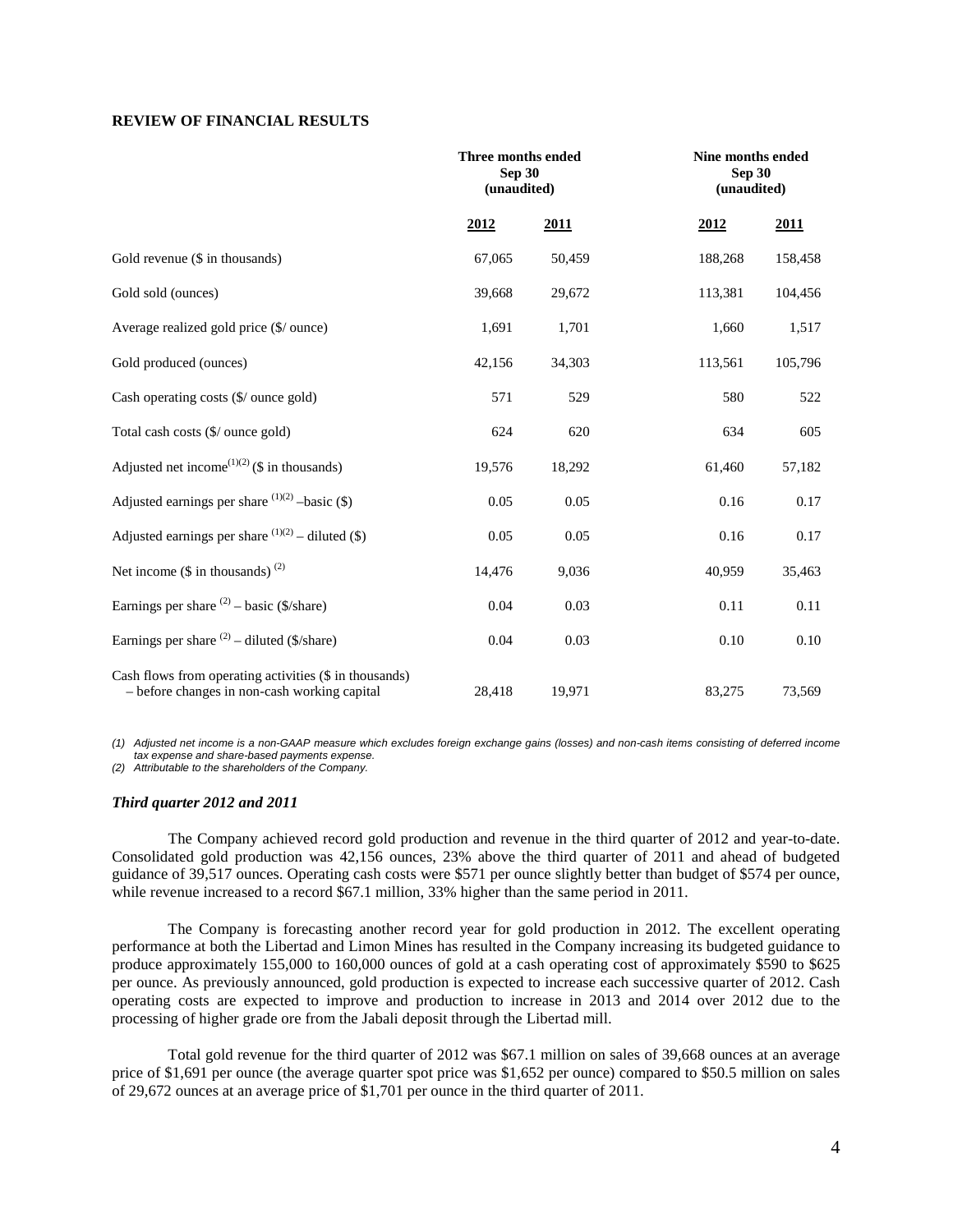In the third quarter, the Libertad Mine accounted for \$44.9 million (Q3 2011 - \$34.1 million) of gold revenue from the sale of 26,463 ounces (O3 2011 – 19,972 ounces) while \$22.2 million (O3 2011 - \$16.4 million) was contributed by the Limon Mine from the sale of  $13,205$  ounces  $(Q2 2011 - 9,700$  ounces).

The Company's consolidated gold production during the third quarter of 2012 was 42,156 ounces at an operating cash cost of \$571 per ounce compared to 34,303 ounces produced over the same period last year at an operating cash cost of \$529 per ounce.

The Libertad Mine produced 29,441 ounces of gold, achieving a new quarterly production record, at an operating cash cost of \$513 per ounce compared to budget of 27,347 ounces at an operating cash cost of \$510 per ounce. The positive variance in gold production was mainly due to grade being better than budget (1.91 grams per tonne ("g/t") gold compared to budget of 1.88 g/t gold), higher through-put tonnage (517,656 tonnes compared to budget of 501,953 tonnes) and a favourable variance in recovery (92.3% versus 90.4% budgeted). The mill throughput rate in the third quarter averaged 5,627 tonnes of ore per day ("t/d"), another new quarterly record and 3% better than the budget for the period of 5,456 t/d. On October 16, 2012, the Company announced that it has received the mining permit, (subject to certain conditions) for the Jabali Central deposit on the Libertad property. Mine infrastructure development will also commence shortly.

The Limon Mine also had an excellent quarter, achieving its highest quarterly output since B2Gold completed its business combination with Central Sun Mining Inc. on March 26, 2009. The Limon Mine produced 12,715 ounces of gold at an operating cash cost of \$704 per ounce compared to budget of 12,170 ounces at an operating cash cost of \$717 per ounce. Production costs and output are now tracking budget due to improved grade primarily from the underground operation.

Cash flow from operating activities (before changes in non-cash working capital) was \$28.4 million (\$0.07 per share) for the quarter compared with \$27.8 million (\$0.07 per share) in the second quarter of 2012 and \$20 million (\$0.06 per share) in the third quarter of 2011. The Company remains debt-free and in a strong financial position with \$73.2 million in cash as at September 30, 2012. The Company believes that it will be able to selffinance its planned capital and exploration expenditures for 2012 by using its mine operating cash flows and strong cash position.

Adjusted net income was \$19.6 million (\$0.05 per share) compared to \$18.3 million (\$0.05 per share) in the same period of 2011. Adjusted net income was calculated by excluding a non-cash deferred income tax expense of \$1.8 million (Q3 2011 - \$3.2 million), non-cash share-based compensation expense of \$3 million (Q3 2011 - \$4 million) and foreign exchange losses of \$0.4 million (Q3 2011 - \$2 million).

For the third quarter of 2012, the Company generated (GAAP) net income of \$14.5 million (\$0.04 per share) compared to \$9 million (\$0.03 per share) in the equivalent period of 2011.

Consolidated general and administrative costs increased in the third quarter of 2012 compared to the year ago period by approximately \$0.7 million. General and administrative costs relate to the Company's head office in Vancouver, the Managua office in Nicaragua and administrative costs incurred in Costa Rica. The change in general and administrative costs consisted of higher Vancouver office costs of approximately \$0.4 million (relating mainly to higher employment costs and additional corporate costs since the Auryx acquisition) and higher Managua office salary, consulting fees and general expenses of \$0.4 million, offset by a \$0.1 million reduction in Bellavista holding costs.

#### *Year-to-date results*

For the first nine months of 2012, consolidated gold revenue was \$188.3 million compared to \$158.5 million in the same period in 2011. The 19% increase was mainly attributable to higher gold production and average realized gold prices.

Consolidated gold production for the nine months ended September 30, 2012 totalled 113,561 ounces at an operating cash cost of \$580 per ounce compared to 105,796 ounces being produced in the corresponding period of 2011 at an operating cash cost of \$522 per ounce.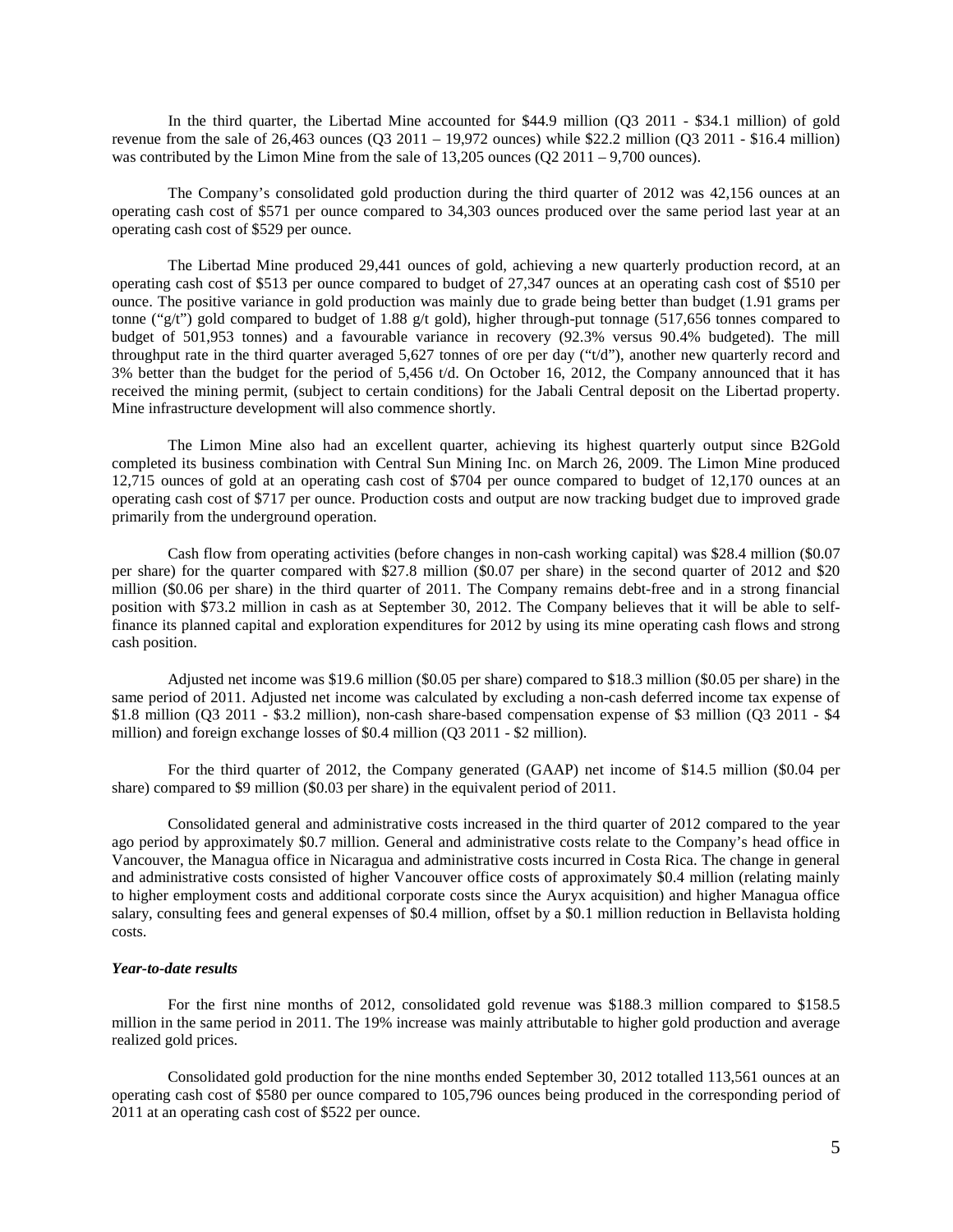The Company is projecting another record year for gold production in 2012, with consolidated production from the Libertad and Limon Mines in Nicaragua estimated to total approximately 155,000 to 160,000 ounces of gold at a cash operating cost of approximately \$590 to \$625 per ounce. Gold production is anticipated to increase each successive quarter of 2012. Cash operating costs are expected to improve and production to increase in 2013 and 2014 over 2012 due to the processing of higher grade ore from the Jabali deposit through the Libertad mill.

 Adjusted net income was \$61.5 million (\$0.16 per share) in the nine months ended September 30, 2012 compared to \$57.2 million (\$0.17 per share) in the comparative period. Adjusted net income was calculated by excluding a non-cash deferred income tax expense of \$6.9 million (2011 - \$15.6 million), a non-cash share-based payments expense of \$13.8 million (2011 - \$5.2 million) and foreign exchange gains of \$0.1 million (2011 – foreign exchange loss of \$0.9 million).

For the nine months ended September 30, 2012, the Company generated (GAAP) net income of \$41 million (\$0.11 per share) compared to \$35.5 million (\$0.11 per share) in the equivalent period of 2011.

Royalty and production tax expense decreased to \$6.1 million from \$8.7 million in the equivalent period of 2011 mainly attributable to the revised tax treatment of ad-valorem taxes (see below).

In Nicaragua, the State is entitled to a proportional extraction royalty ("ad-valorem" tax) over the substances extracted from a mineral concession. The amount of ad-valorem tax is 3% for minerals. Under Nicaraguan law, the ad-valorem tax paid is considered a deductible expense for purposes of computing corporate income tax. However, when this law was enacted, it included a grandfathering rule which allowed concessions granted prior to this law to continue operating under its existing regime. Under the mining law applicable to Desarrollo Minero de Nicaragua S.A. ("Desminic"), the Company's indirect subsidiary which owns and operates the Libertad Mine, the amount paid as ad-valorem tax could be applied as a direct credit against corporate income tax.

On May 25 2012, the Nicaraguan tax administration notified Desminic that it accepted Desminic's request to treat ad-valorem taxes paid by Desminic as direct credits against Desminic's corporate income tax due, rather than as a deductible expense in computing its corporate income tax. Prior to the acceptance of Desminic's request, the Company had taken a conservative position treating its ad-valorem payments as a deductible expense rather than as a tax credit. In the second quarter of 2012, the Company began recording these payments as tax credits. Advalorem taxes paid in the first quarter of 2012 of \$1.3 million were also reclassified from royalty and production tax expense on the consolidated statement of operations to income tax credits (reducing estimated current taxes payable on the consolidated balance sheet).

The Company has also filed amended 2011 and 2010 income tax returns for Desminic to report the advalorem taxes as direct credits. This resulted in a \$1.7 million reduction in current income taxes and a \$2.6 million reduction in deferred income taxes. These reductions were recorded in the second quarter of 2012.

The Company's subsidiary which owns and operates the Limon Mine, Triton Minera S.A., continues to record its ad-valorem payments as a deductible expense rather than a tax credit as it operates under the new mining law.

General and administrative costs increased by \$0.5 million to \$13.1 million in the nine months of 2012 from \$12.6 million in the same period of 2011. On a comparative basis, expenses were higher by \$2.1 million than the 2011 period which included cash bonuses of \$1.6 million paid to senior management in 2011. Bonuses for 2012 were paid mainly with RSU and the related expense was included in "Share-based payments" expense. Excluding bonuses, cost increases were mainly due to: higher corporate employment costs of \$0.8 million, higher travel costs of \$0.5 million, increased Vancouver office corporate expenses of \$0.4 million, overall Managua general office cost increases of \$0.9 million, offset by a reduction in the Bellavista holding costs of \$0.5 million.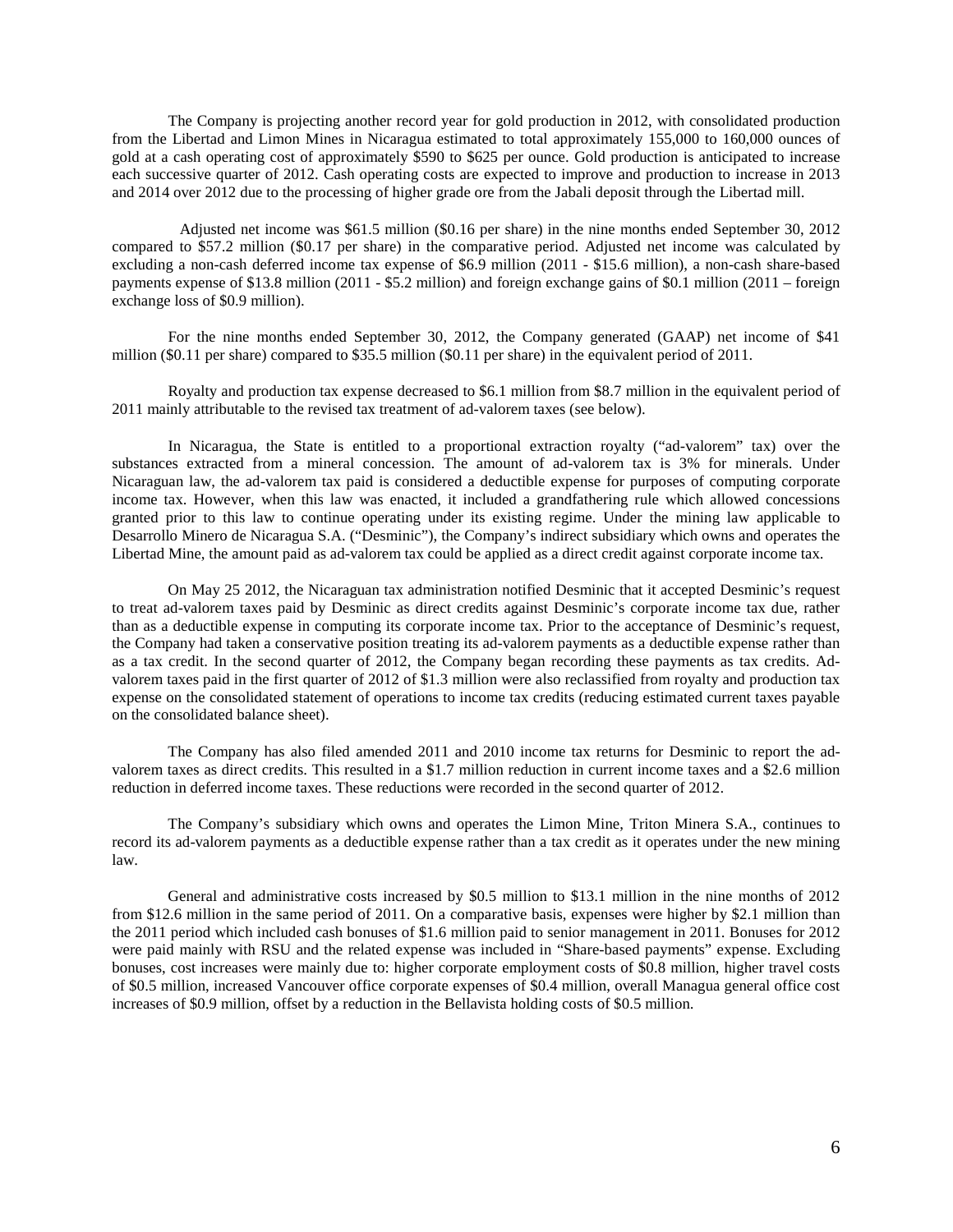## **LIBERTAD MINE – NICARAGUA**

|                                                                   | Three months ended<br>September 30<br>(unaudited) |         |           | Nine months ended<br>September 30<br>(unaudited) |  |  |
|-------------------------------------------------------------------|---------------------------------------------------|---------|-----------|--------------------------------------------------|--|--|
|                                                                   | 2012                                              | 2011    | 2012      | 2011                                             |  |  |
| Gold revenue (\$ in thousands)                                    | 44,911                                            | 34,093  | 129,009   | 107,703                                          |  |  |
| Gold sold (ounces)                                                | 26,463                                            | 19,972  | 77,671    | 71,011                                           |  |  |
| Average realized gold price (\$/ ounce)                           | 1,697                                             | 1,707   | 1,661     | 1,517                                            |  |  |
| Tonnes of ore milled                                              | 517,656                                           | 484,872 | 1,528,812 | 1,491,538                                        |  |  |
| Grade (grams/tonne)                                               | 1.91                                              | 1.72    | 1.75      | 1.70                                             |  |  |
| Recovery (%)                                                      | 92.3                                              | 90.7    | 91.9      | 90.6                                             |  |  |
| Gold production (ounces)                                          | 29,441                                            | 24,227  | 78,822    | 73,409                                           |  |  |
| Cash operating costs (\$/ ounce gold)                             | 513                                               | 456     | 506       | 453                                              |  |  |
| Total cash costs $(\frac{6}{2})$ ounce gold) $^{(3)}$             | 547                                               | 543     | 540       | 532                                              |  |  |
| Cash flows from Libertad Mine operations $(4)$                    | 29,432                                            | 23,497  | 85,992    | 70,423                                           |  |  |
| Capital expenditures (\$ in thousands)                            | 5,525                                             | 5,160   | 22,890    | 23,033                                           |  |  |
| Capital expenditures $(\$$ in thousands) – Jabali<br>development  | 3,894                                             | 4,476   | 8,547     | 4,476                                            |  |  |
| Exploration $(\$$ in thousands) – including Jabali<br>exploration | 819                                               | 3,489   | 5,493     | 7,537                                            |  |  |

*(3) In the second quarter of 2012, the Company began recording its ad-valorem taxes as tax credits. Ad-valorem taxes paid in the first quarter of 2012 of \$1.3 million were reclassified from royalty and production tax expense on the consolidated statement of operations to income tax credits (reducing estimated current taxes payable on the consolidated balance sheet).* 

*(4) Cash flows from Libertad Mine operations is a non-GAAP measure calculated based on gold revenue less total cash operating costs.*

The Libertad Mine continued its strong performance, finishing the quarter with a monthly record of 11,217 ounces in September and achieving gold production of 29,441 ounces for the third quarter of 2012, also a record for the Mine. The excellent performance at Libertad follows on a strong first half of 2012; year-to-date, the Mine has produced 78,822 ounces of gold and anticipates annual production to be in the upper range of original guidance of 102,000 to 110,000 ounces of gold.

As a result of record gold production, the Libertad Mine generated strong cash flows from operations of \$29.4 million in the quarter (Q3 2011 - \$23.5 million), an increase of approximately 25% compared to the corresponding quarter in 2011.

Gold sales from the Libertad Mine totalled 26,463 ounces in the third quarter of 2012 (Q3 2011 – 19,972 ounces) at an average realized price of \$1,697 per ounce (Q3 2011 - \$1,707 per ounce), generating revenue of \$44.9 million (Q3 2011 - \$34.1 million).

For the third quarter of 2012, the Libertad Mine produced 29,441 ounces of gold at an operating cash cost of \$513 per ounce compared to budget of 27,347 ounces at an operating cash cost of \$510 per ounce. The positive variance in gold production was mainly due to grade being better than budget (1.91 g/t gold compared to budget of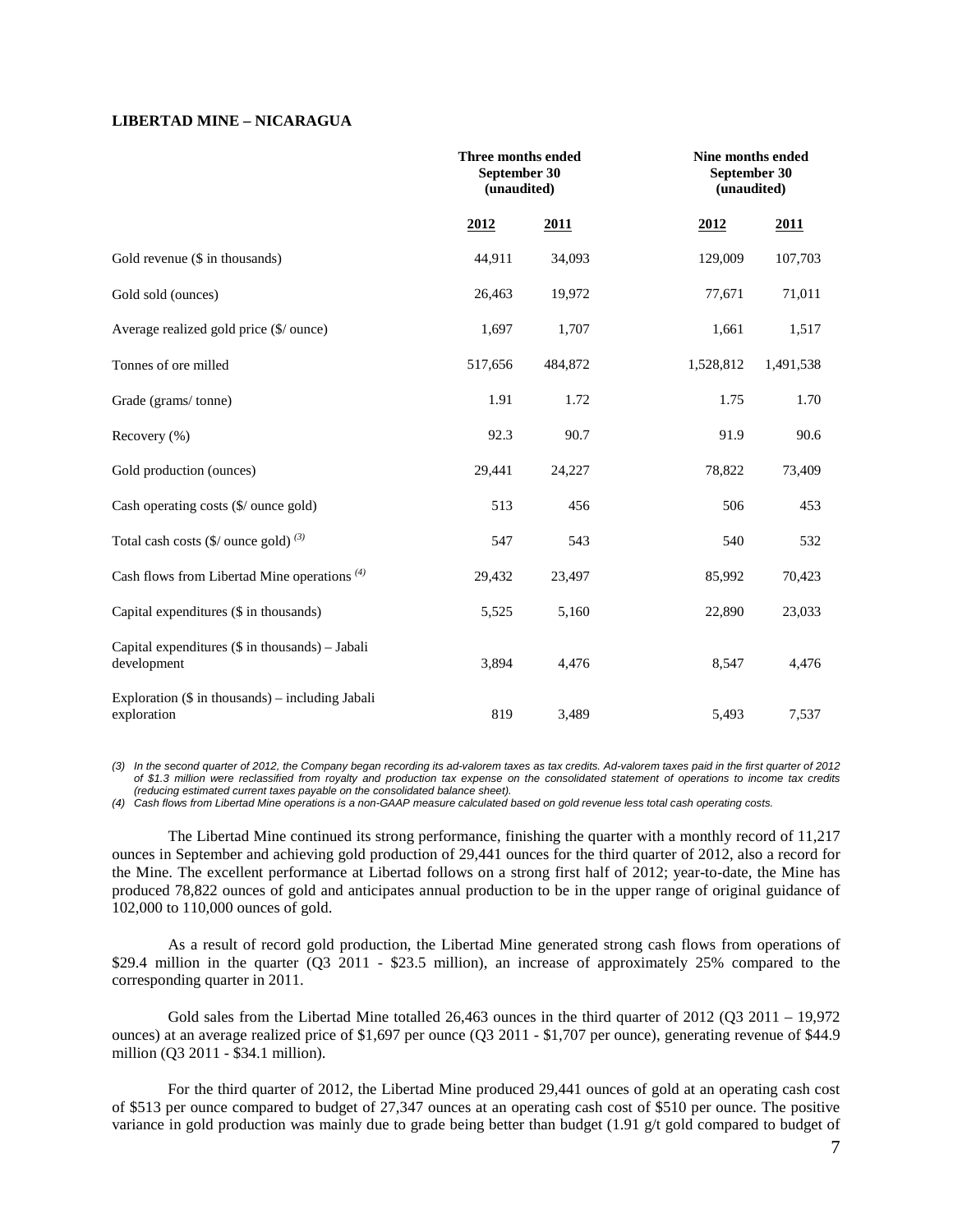1.88 g/t gold), higher through-put tonnage (517,656 tonnes compared to budget of 501,953 tonnes) and a favourable variance in recovery (92.3% versus 90.4% budgeted). Gold recovery continues to outperform budget as the Company optimizes its plant processes. The Crimea pit contributed 28%, the Mojon pit 59% and spent ore 13% of the ore milled in the quarter. Although gold production was better than budget, the operating cash cost per ounce was slightly higher than budget mainly due to higher mining costs (contractor, blasting, fuel), crushing and grinding costs, and higher process plant consumable use and cost (power, reagents). The mill throughput rate in the third quarter averaged 5,627 t/d, another new quarterly record and 3% better than the budget for the period of 5,456 t/d.

During the nine months of 2012, the Libertad Mine generated gold revenue of \$129 million from the sale of 77,671 ounces at an average price of \$1,661 per ounce, compared to \$107.7 million from the sale of 71,011 ounces at an average price of \$1,517 per ounce in the same period of 2011. Total gold production was 78,822 ounces at an operating cash cost of \$506 per ounce of gold compared to budget of 74,731 ounces at \$554 per ounce. Higher than year-to-date budgeted production was mainly due to higher mill throughput, gold recovery and mill head grade. Operating costs have been favourable to budget due to increased gold and silver production, better recovery, and a lower strip ratio than budgeted. Operating cash flows from the Libertad Mine was \$86 million year-to-date and is expected to exceed the 2012 budget of \$100 million due to higher than budgeted gold prices and production.

Total capital expenditures in the third quarter of 2012 were \$9.4 million, with the main capital items consisting of \$3.9 million for the Jabali feasibility and development, \$2.2 million for deferred stripping costs at both the Crimea and Santa Maria open pits, \$1 million for property purchases, \$0.8 million for construction of new buildings and the remaining expenditures mainly for plant improvements and equipment. Total capital expenditures for the first nine months of 2012 were \$31.4 million of which \$8.5 million related to Jabali feasibility and development, \$8.5 million to deferred stripping, \$5.9 million to the phase III tailings pond lift, \$1.3 million to mine buildings, \$1.1 million to land purchases, and the remainder mostly to mine and mill related equipment.

The Company recently announced that it has received the mining permit (subject to certain conditions), for the Jabali Central deposit on the Libertad property. The Company is also pleased to announce that it has received the final mining haul road construction permit. Improvements to the main road access to town have now been completed and construction of the private haul road has recently commenced. Mine infrastructure development will also commence shortly.

On April 5, 2012, the Company announced an update of its mineral resources as at December 31, 2011 for Jabali. Based on the successful 2011 exploration and infill drilling programs, the Company reported an increase in mineral resources at Libertad for the Jabali deposit. The most significant increase is in indicated mineral resources as a result of the conversion of mineral resources from the inferred category due to infill drilling.

The new mineral resource for the Jabali Antenna and Central zones, is reported within a \$1,350 per ounce gold optimized Whittle pit shell above a cut-off grade of 0.70  $g/t$  gold. As a result, the in pit indicated mineral resource is 4.19 million tonnes at a grade of 3.39 g/t gold containing 456,863 ounces of gold and inferred mineral resources is 1.89 million tonnes at a grade of 3.06 g/t gold containing 186,610 ounces of gold.

This new resource at Jabali not only indicates the potential to significantly increase Libertad's original seven year mine life but also the potential to deliver higher grade ore to the mill which should result in higher annual gold production and lower operating costs per ounce produced. The Company anticipates that the new indicated resource for the Jabali vein system will be upgraded to reserves upon receipt by the Company of the permit to mine which is expected to be received in the fourth quarter.

Based on the delivery of the higher grade ore from the Jabali deposit, the Company expects an increase in annual production at Libertad to approximately 135,000 ounces of gold in 2013 (subject to a final mine plan).

The Libertad Mine is forecast to produce approximately 105,000 to 110,000 ounces of gold in 2012 (an increase from 2011 production of 99,567 ounces of gold) at an operating cash cost of approximately \$550 to \$575 per ounce. Cash from mine operations at the Libertad Mine is projected at approximately \$100 million (at \$1,550 per ounce gold price) in 2012.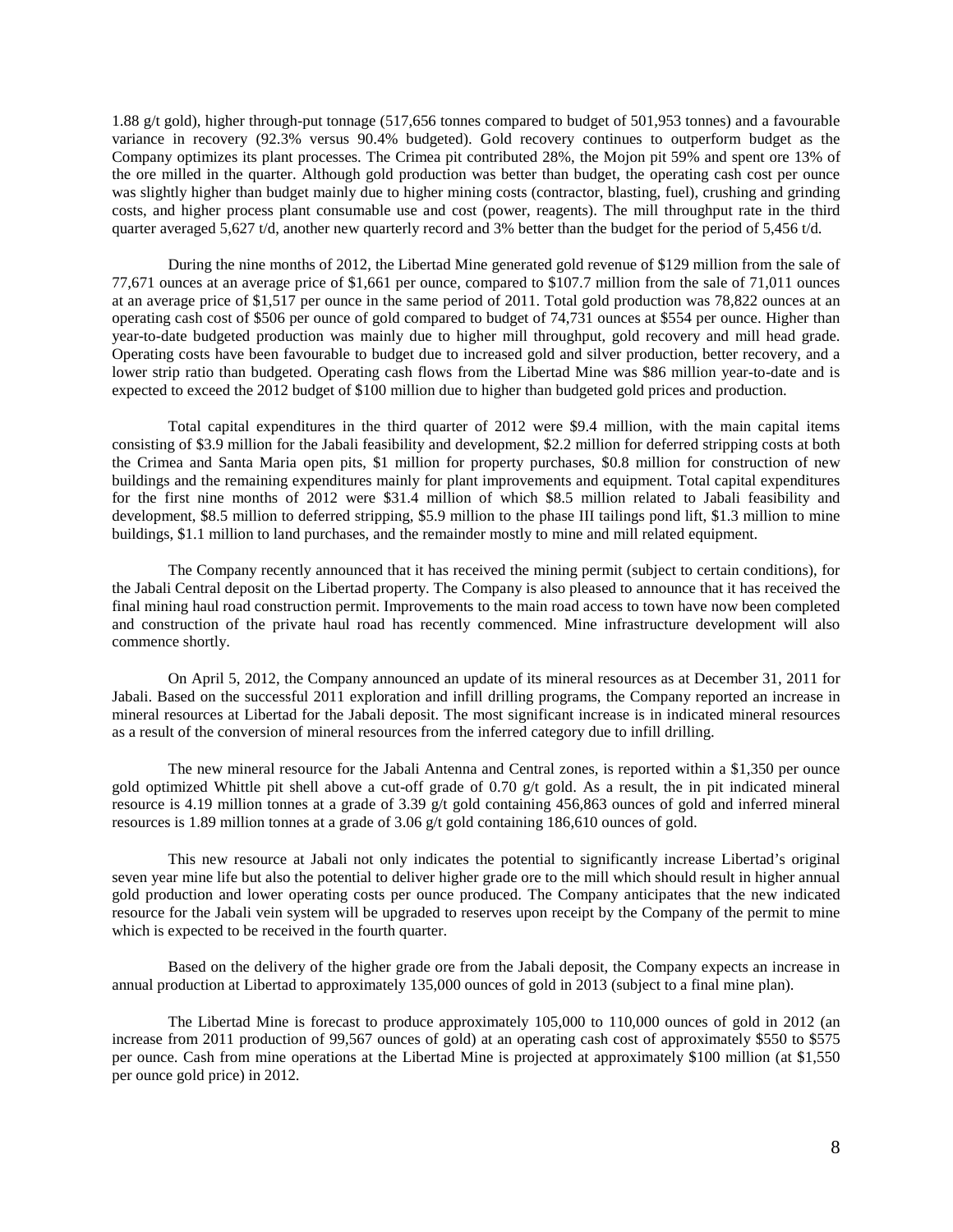The Company has budgeted sustaining capital costs at Libertad in 2012, totalling approximately \$27.7 million (an increase of \$2.1 million from the initial amount budgeted). The majority of this capital cost will be expended on pre-stripping at the Santa Maria pit, enlarging existing pits to provide access to additional ore and completing a tailings pond expansion.

The 2012 budget for the development of the Jabali deposit has been reduced by \$2.9 million to approximately \$21 million. This budget will fund the construction of a private haul road for transporting the Jabali deposit ore to the Libertad mill, and for engineering, metallurgical and socio-economic programs.

At Jabali, the Company plans to expend \$3.25 million (an increase of \$0.75 million from the initial amount budgeted) to drill 9,280 metres in 2012 to complete infill drilling of the Jabali Antenna Zone and further explore deposits that are open to the east and west.

Exploration has budgeted an additional \$3.1 million in 2012 to fund further drilling on the 20 kilometre long Libertad gold belt.

## **LIMON MINE – NICARAGUA**

|                                             |             | Three months ended<br>September 30<br>(unaudited) |         | Nine months ended<br>September 30<br>(unaudited) |  |
|---------------------------------------------|-------------|---------------------------------------------------|---------|--------------------------------------------------|--|
|                                             | <u>2012</u> | <b>2011</b>                                       | 2012    | <b>2011</b>                                      |  |
| Gold revenue (\$ in thousands)              | 22,154      | 16,366                                            | 59,259  | 50,755                                           |  |
| Gold sold (ounces)                          | 13,205      | 9,700                                             | 35,710  | 33,445                                           |  |
| Average realized gold price (\$/ ounce)     | 1,678       | 1,687                                             | 1,659   | 1,518                                            |  |
| Tonnes of ore milled                        | 97,385      | 97,624                                            | 290,404 | 279,889                                          |  |
| Grade (grams/tonne)                         | 4.47        | 3.57                                              | 4.10    | 4.01                                             |  |
| Recovery (%)                                | 91.0        | 91.0                                              | 90.91   | 90.0                                             |  |
| Gold production (ounces)                    | 12,715      | 10,076                                            | 34,739  | 32,387                                           |  |
| Cash operating costs (\$/ ounce)            | 704         | 705                                               | 747     | 680                                              |  |
| Total cash costs (\$/ ounce)                | 804         | 805                                               | 846     | 771                                              |  |
| Cash flows from Limon Mine operations $(5)$ | 11,464      | 8,485                                             | 29,140  | 25,210                                           |  |
| Capital expenditures (\$ in thousands)      | 5,449       | 4,507                                             | 16,891  | 15,919                                           |  |
| Exploration (\$ in thousands)               | 1,046       | 1,001                                             | 3,484   | 2,603                                            |  |

*(5) Cash flows from Limon Mine operations is a non-GAAP measure calculated based on gold revenue less total cash operating costs.* 

The Limon Mine also had an excellent quarter, achieving its highest quarterly output since B2Gold completed its business combination with Central Sun Mining Inc. on March 26, 2009. The Limon Mine produced 12,715 ounces of gold in the third quarter of 2012 compared to 11,668 ounces in the second quarter of 2012 and to 10,076 ounces in the third quarter of 2011 and remains on track to meet full year budgeted guidance of 48,000 to 50,000 ounces of gold.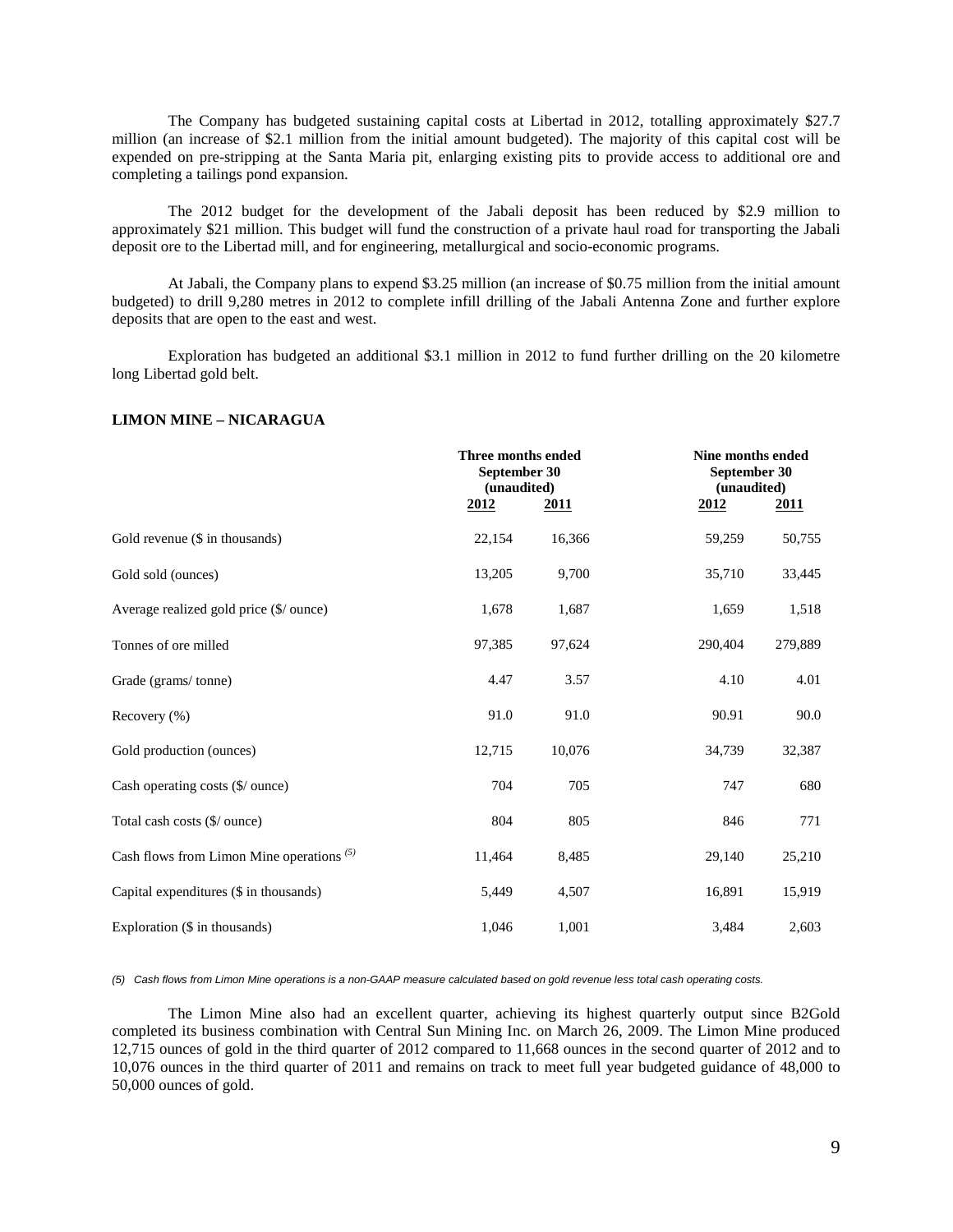The Limon Mine generated cash flows from operations of \$11.5 million in the quarter (Q3 2011 - \$8.5 million), an increase of approximately 35% compared to the corresponding quarter in 2011 due to higher gold production.

Third quarter gold sales from the Limon Mine totalled 13,205 ounces (Q3 2011 – 9,700 ounces) at an average realized price of \$1,678 per ounce (Q3 2011 - \$1,687 per ounce), generating revenue of \$22.2 million (Q3 2011 - \$16.4 million).

In the third quarter of 2012, the Limon Mine processed 97,385 tonnes of ore at an average grade of 4.47 g/t at a processed gold recovery of 91.0% compared to budget of 105,140 tonnes at a grade of 3.99  $g/t$  and a processed gold recovery of 90.3%. Operating cash cost in the quarter was \$704 per ounce compared to budget of \$717 per ounce and to \$752 per ounce in the second quarter of 2012 (the second quarter had been affected by mill downtime due to a mill motor installation). Production costs and output are now tracking budget due to improved grade primarily from the underground operation. Gold production was 12,715 ounces compared to budget of 12,170 ounces in the quarter.

For the nine months ended September 30, 2012, the Limon Mine generated gold revenue of \$59.3 million from the sale of 35,710 ounces at an average price of \$1,659 per ounce. Operating cash cost per ounce was \$747 per ounce compared to budget of \$742 per ounce. Gold production was 34,739 ounces compared to budget of 34,749 ounces. Gold production for 2012 is projected to meet full year guidance of 48,000 to 50,000 ounces of gold.

In the third quarter of 2012, capital expenditures totalled \$5.4 million, which included Santa Pancha underground mine development (\$2.3 million), completion of the tailings pond (\$1 million), plant and laboratory improvements and automation (\$0.5 million), and mine equipment purchases (\$0.7 million). Year-to-date, capital expenditures totalled \$16.9 million, primarily for the tailings pond expansion (\$7.1 million), Santa Pancha underground development work (\$3.8 million), purchase of mine and related equipment (\$3.3 million), and improvements to the mill (\$1.7 million).

In 2012, the Limon Mine was budgeted to generate approximately \$40 million in cash from mine operations (based on a gold price of \$1,550 per ounce).

The Company plans to undertake capital expenditures at the Limon Mine in 2012 totalling approximately \$21.3 million (an increase of \$2.3 million from the initial amount budgeted). The majority of this capital expenditure will fund the Santa Pancha underground mine development program, surface mine pre-stripping and tailings pond construction. The underground development work will access deeper ore at the Santa Pancha vein, which should add approximately three years of production. Capital expenditures for 2013 are expected to be lower as the tailings pond work in 2012 will add approximately 5 years to its storage capacity.

The 2012 exploration budget at the Limon property totals \$4.6 million, funding 14,000 metres of drilling to explore numerous open pit and underground targets on the property. The Company's exploration team believes there is potential to increase the current mine life of the Limon Mine and also discover higher grade open pit and underground deposits that could potentially increase annual gold production and reduce operating costs per ounce of gold.

### **GRAMALOTE PROPERTY – COLOMBIA**

The Gramalote property is located 80 kilometre northeast of Medellin in central Colombia, with AngloGold Ashanti Limited ("AngloGold") as manager and has excellent access and infrastructure. The project is a 49%-51% B2Gold-AngloGold joint venture, and had a 2012 joint venture prefeasibility and exploration budget of \$36.9 million (100%), recently increased to \$54 million. The amended budget runs to the end of November 2012 and an interim budget for the period from December 2012 to February 2013 is currently being discussed. The budget is expected to fund 21,700 metres of diamond drilling for the exploration of additional targets on the property, and infill drilling. In addition, the current year's program includes prefeasibility work, environmental studies, metallurgical test work and engineering. The recent increase to the current year's budget is for additional land acquisitions, community and social obligations, and the engineering and test programs associated with potential upside project economics. Each joint venture partner will fund their share of expenditures pro rata. Due to the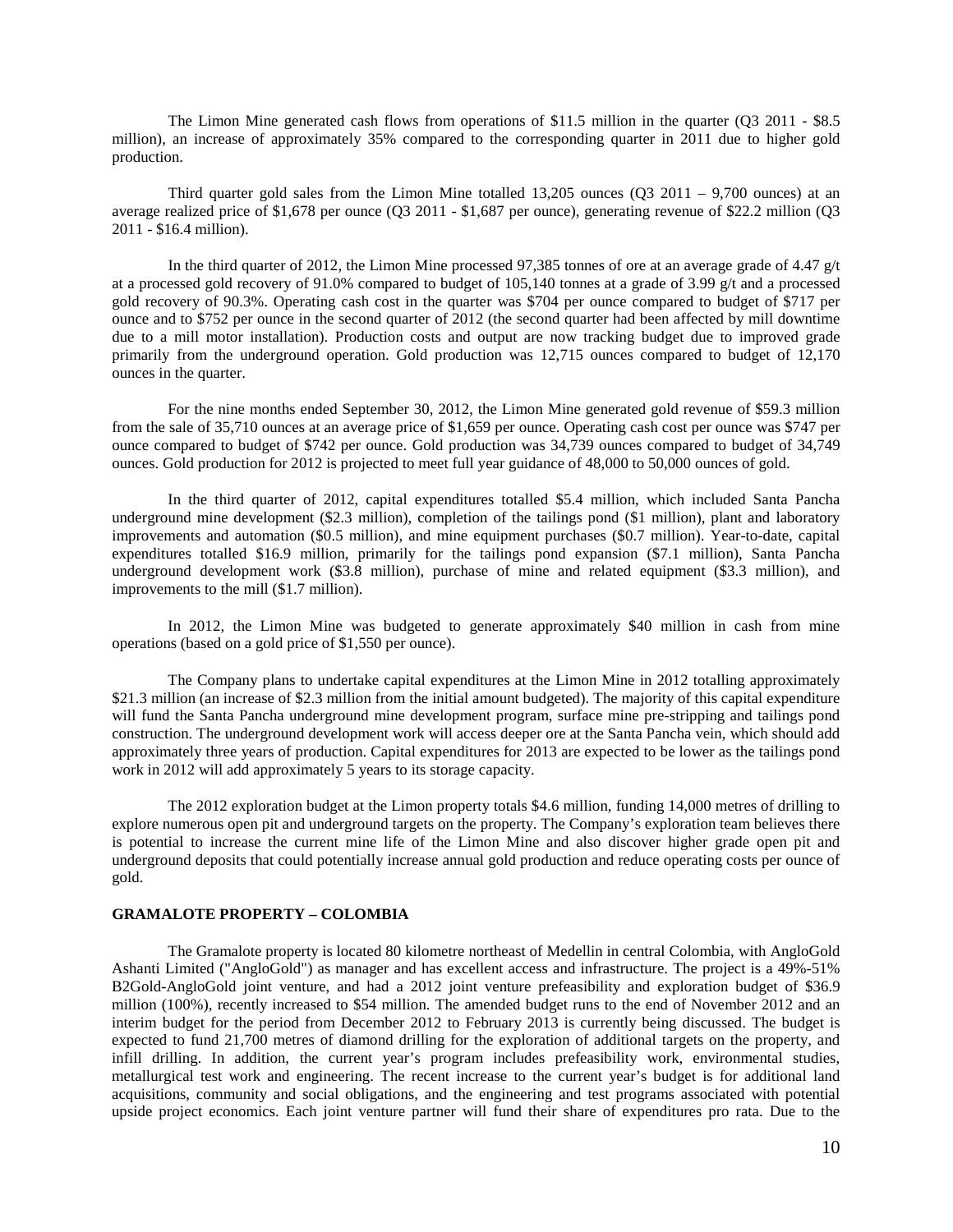additional time required to evaluate the potential project scale and economics, the prefeasibility study is now scheduled to be completed in the first quarter of 2013 and a final feasibility study completed in early 2014.

On April 24, 2012, the Company and AngloGold announced a new JORC and National Instrument 43-101 compliant mineral resource estimate for the Gramalote Central Zone and Trinidad (see "Investing activities, Gramalote development" section). Total measured and indicated resources at Gramalote Central at a 0.25 g/t gold cut-off, within a \$1,600 per ounce gold optimised Whittle pit consists of 97.1 million tonnes grading 0.81 g/t gold for a total of 2.5 million troy ounces of gold. The Gramalote Central and Trinidad inferred resource is 95.7 million tonnes grading 0.44 g/t gold for a total of 1.36 million troy ounces of gold using similar parameters as the measured and indicated resource.

#### **OTJIKOTO PROPERTY – NAMIBIA**

The Otjikoto gold project is located 300 kilometre north of Namibia's capital city of Windhoek between the towns of Otjiwarongo and Otavi. The project benefits significantly from Namibia's well established infrastructure with paved highways, a railway, power grids, and process water all close by. Located in the western part of southern Africa, Namibia is one of the continent's most politically and socially stable jurisdictions.

The Otjikoto gold project has forecast average annual production of over 100,000 ounces of gold over a ten year life of mine based on a Preliminary Economic Assessment released by Auryx in September 2011.

On April 5, 2012, the Company announced an update of the Company's Mineral Resources as at December 31, 2011 for the Otjikoto project. Extensive work has been carried out to provide an updated mineral resource estimate. The Company contracted VBKom Consulting Engineers to constrain the new independent mineral resource block model using Whittle pit optimization software based on reasonable parameters for mining and processing provided by the Company. This mineral resource is constrained within an optimized pit shell based on an independent resource model completed in early 2012 under the guidance and supervision of the Company's personnel. The model is based on a total of 435 diamond drill holes (95,114 metres) and 400 reverse circulation holes (33,146 metres), of which 38,933 metres of drilling in 168 holes were drilled as part of an in-fill drilling program completed in 2010 and 2011.

This pit optimization has resulted in an updated indicated mineral resource of 24.93 million tonnes at a grade of 1.74 g/t gold containing 1,392,690 ounces of gold on a 100% basis using a cut-off grade of 0.4 g/t gold. When a cut-off grade of 0.5 g/t gold is used, the Otjikoto project has an updated indicated mineral resource of 21.37 million tonnes at a grade of 1.95 g/t gold containing 1,340,385 ounces of gold on a 100% basis within the optimized pit shell.

B2Gold, together with Auryx Namibia's experienced staff, is well placed to advance development at the Otjikoto gold project given B2Gold's strong funding capacity and a management team with significant mine development and operating experience.

Exploration, feasibility and development expenditures for Otjikoto were \$15 million for the first nine months of 2012 compared to the full year's budget of \$43.5 million. Although the timing of payments have lagged the original budget, the project remains on schedule. The feasibility study is anticipated to be completed in the fourth quarter, as projected, and Mine construction will commence in the first quarter of 2013. Site preparation has already commenced as bush clearing is currently underway. Orders for equipment with a long lead time will be placed shortly and well within the time frame required for full scale production in January 2015. It is likely, however, that expenditures will come in under budget for 2012 as recent indications are that deposits for mills and other critical items will be less than budgeted and that the capital expenditures for power will now occur in the first quarter of 2013.

Feasibility and exploration drilling is underway on the Otjikoto project which includes 16,150 metres of feasibility study drilling and a further 2,500 metres of exploration drilling to explore beyond the current resource at the Otjikoto project. Regional exploration work will also be conducted on the surrounding area.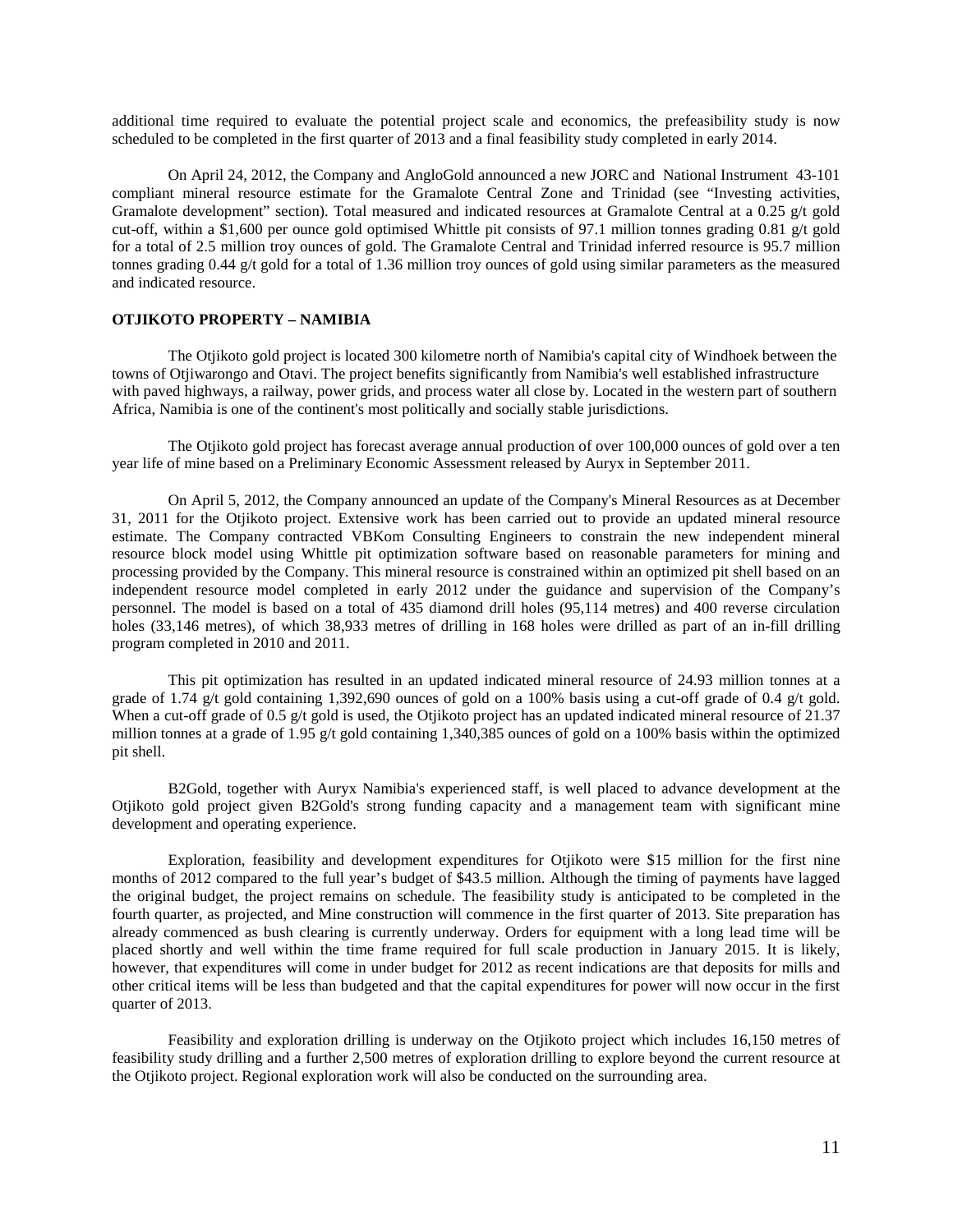## **BELLAVISTA PROPERTY – COSTA RICA**

The Company continues with site monitoring and maintenance to keep the Bellavista property in full regulatory compliance. Field programs during 2012 focused on the site monitoring plan, and the installation of new drainage channels in the pond area. Monitoring during the 2011 rainy season showed detectable movement in the slide area and some small landslide activity on the mine site. Monitoring frequency in the slide area was performed weekly through to the end of 2011 as a precautionary measure. An analysis of these data at year end showed that the movement is minimal and is not of concern. Life of mine monitoring to date has not detected any significant environmental issues and the main slide area remains stable. To improve site drainage, control channels were constructed around the base of the heap leach pad to assure that rain water would not cause saturation problems in the area of the existing ponds. These new structures performed very well during the recent rainy season. Several areas on the site outside of the main landslide area experienced some ground movement and these were repaired prior to the 2012 rainy season.

The Company has submitted a D1 Report to the National Technical Secretariat of the Environment ("SETENA") and this report was based on the Conceptual Study for the reopening of the mine. The D1 Report is a formal step to define the terms of reference for obtaining an Industrial Permit for the proposed tailing pond area and gold recovery plant. SETENA has rejected the D1 application, and the administrative appeal process of this decision has been completed with the rejection being upheld. The Company is now reviewing other alternatives to reopen the mine and other potential options for obtaining value from the property.

By Statement of Claim dated March 16, 2009, the Company has commenced a legal proceeding in Ontario (the "Engineering Action") against several engineering firms and certain individual engineers alleging that the Defendants were negligent and breached their contractual obligations with respect to the siting, design, construction, assessment and monitoring of the Bellavista gold mine in Costa Rica, and that the mine was destroyed by a landslide as a result. As a result of the Defendants' alleged negligence and/or breach of contract, the Company claims damages. The Engineering Action is still at the pleadings stage. It is anticipated that preliminary motions will be brought by the Defendants to challenge the Ontario court's jurisdiction. The outcome of this claim is not determinable at this time and no accrual for a contingent gain has been made in the financial statements.

## **LIQUIDITY AND CAPITAL RESOURCES**

The Company ended the third quarter of 2012 with cash and cash equivalents of \$73.2 million compared to cash and cash equivalents of \$77.3 million at June 30, 2012 (and \$73.6 million at September 30, 2011). Working capital at September 30, 2012 was \$106.9 million compared to working capital of \$110.7 million at June 30, 2012 (and \$93.6 million at September 30, 2011).

The Company has no debt and no gold hedging. The Company estimates that it will be able to self-finance its planned capital and exploration expenditures for 2012 by using its mine operating cash flows and strong cash position. The Company also has \$25 million available for draw down under the Credit Facility with Macquarie Bank Limited.

The Company is projecting another record year for gold production in 2012, with consolidated production from the Libertad and Limon Mines in Nicaragua estimated to total approximately 155,000 to 160,000 ounces of gold at a cash operating cost of approximately \$590 to \$625 per ounce. The mines are projecting to exceed the original estimate of a total of approximately \$140 million in cash from mining operations in 2012 based on a budgeted gold price of \$1,550 per ounce.

Subject to the closing of the recently announced transaction with CGA, the Company is expecting production to increase to 385,000 ounces of gold in 2013 and 400,000 ounces in 2014.

Sustaining capital expenditures at the Libertad Mine and Limon Mine for 2012 are budgeted to be approximately \$27.7 million and \$21.3 million, respectively. The 2012 budget for the development of the Jabali deposit is approximately \$21 million. In addition, the 2012 exploration budget for Libertad and Limon is \$6.3 million and \$4.6 million, respectively.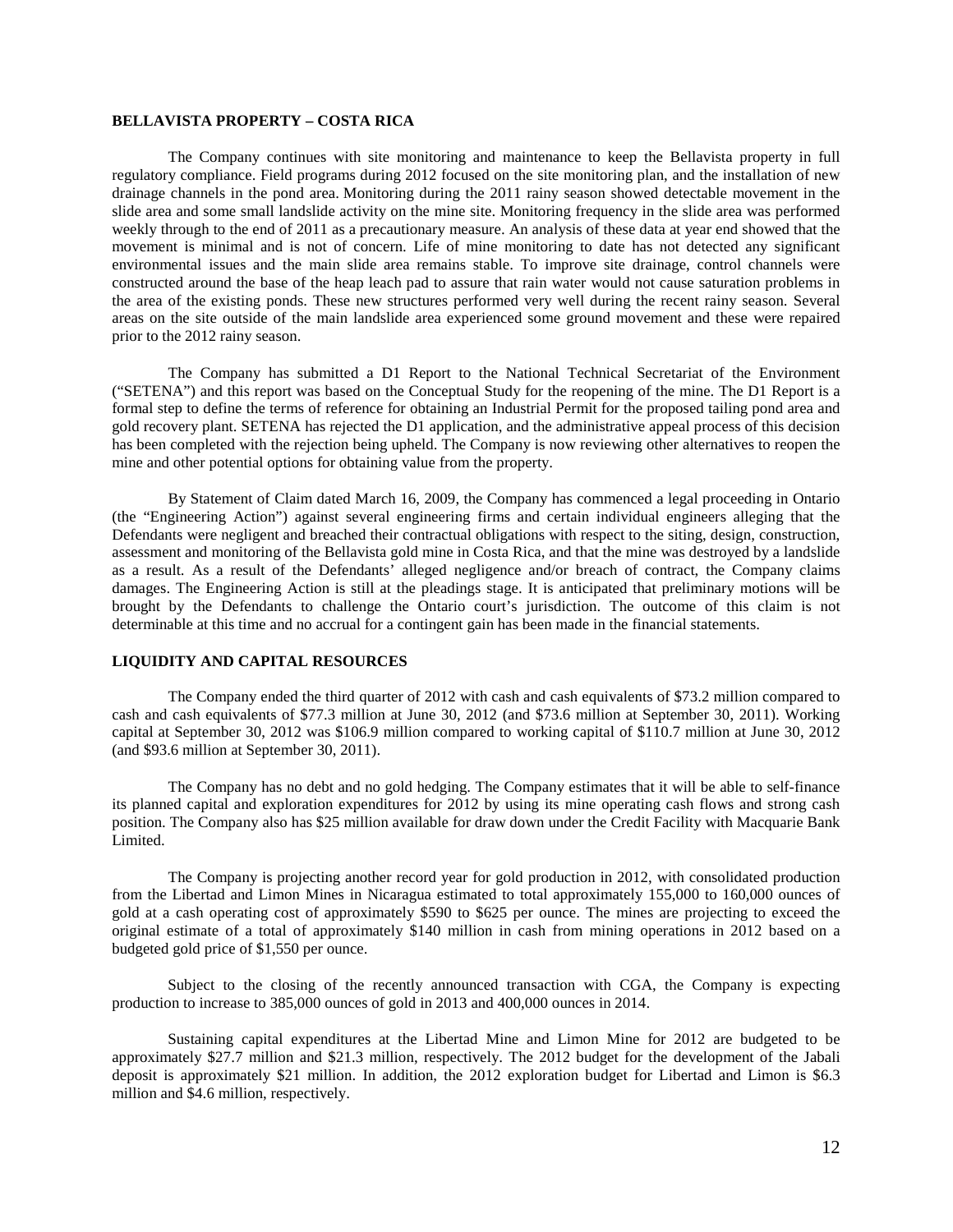Exploration, feasibility and development expenditures for Otjikoto were \$15 million for the first nine months of 2012 compared to the full year's budget of \$43.5 million. Although the timing of payments have lagged the original budget, the project remains on schedule. The feasibility study is anticipated to be completed in the fourth quarter, as projected, and Mine construction will commence in the first quarter of 2013. Site preparation has already commenced as bush clearing is currently underway. Orders for equipment with a long lead time will be placed shortly and well within the time frame required for full scale production in January 2015. It is likely, however, that expenditures will come in under budget for 2012 as recent indications are that deposits for mills and other critical items will be less than budgeted and that the capital expenditures for power will now occur in the first quarter of 2013.

The Gramalote project had a 2012 joint venture prefeasibility and exploration budget of \$36.9 million (100%), recently increased to \$54 million. The amended budget runs to the end of November 2012 and an interim budget for the period from December 2012 to February 2013 is currently being discussed. The Company's 49% share of the amended budget is \$26.5 million.

On the Cebollati property, the 2012 exploration program has a budget of \$3.4 million which includes approximately 4,000 metres of drilling.

On the Trebol property, the Company has budgeted \$2.2 million for 2012 and the plan is to drill a total of 5,000 metres on targets located along the 6 km northeast trending belt of continuously mineralized volcanic rock. Minimal exploration was planned for the Pavon project in 2012 with a small infill drill program of \$0.6 million budgeted. San Jose is a new claim and a budget of \$1.0 million was planned with 1,500 metres of drilling contingent on results and environmental permits being received.

#### *Derivative financial instruments*

Starting in the second quarter of 2012, the Company entered into foreign currency contracts to manage its foreign currency exposure of forecasted expenditures denominated in Namibian dollars relating to the development of its Otjikoto project. As the Namibian dollar is pegged to the South African rand, the Company enters into foreign currency contracts between the South African rand and the United States dollar due to their greater liquidity. The Company's 2012 budget for Otjikoto was based on an exchange rate of eight Namibian dollars per United States dollar. The Otjikoto's feasibility study slated for completion in the fourth quarter of 2012 was also based on an exchange rate of eight Namibian dollars per United States dollar.

At September 30, 2012, forward currency contracts totalling \$15.5 million at an average rate of 8.5482 rand were outstanding with maturity dates ranging from October 2012 to July 2013. In addition, zero-cost put/call collar contracts totalling \$11 million were outstanding with maturity dates ranging from October 2012 to December 2013 with an average floor price of 8.3152 rand and an average ceiling price of 8.7852 rand.

These derivative instruments were not designated as hedges by the Company and are marked to their market values at the end of each reporting period. Adjustments to the market value are included in the statement of operations. For the three and nine month periods ended September 30, 2012, the Company recorded an unrealized derivative loss of \$0.1 million and an unrealized derivative gain of \$0.2 million, respectively. In addition, for the three and nine month periods ended September 30, 2012, the Company recorded a realized derivative gain of \$0.1 million and a realized derivative loss of \$0.1 million, respectively.

## *Operating activities*

Cash flow from operating activities (before non-cash working capital changes) for the third quarter of 2012 was \$28.4 million compared to \$20.0 million in the comparable period last year. The increase was mainly due to higher gold production from both the Libertad Mine and Limon Mine.

Cash flow from operating activities (before non-cash working capital changes) for the nine months ended September 30, 2012 was \$83.3 million compared to \$73.6 million in the comparable period last year. The increase was mainly due to higher gold production and higher realized prices for gold.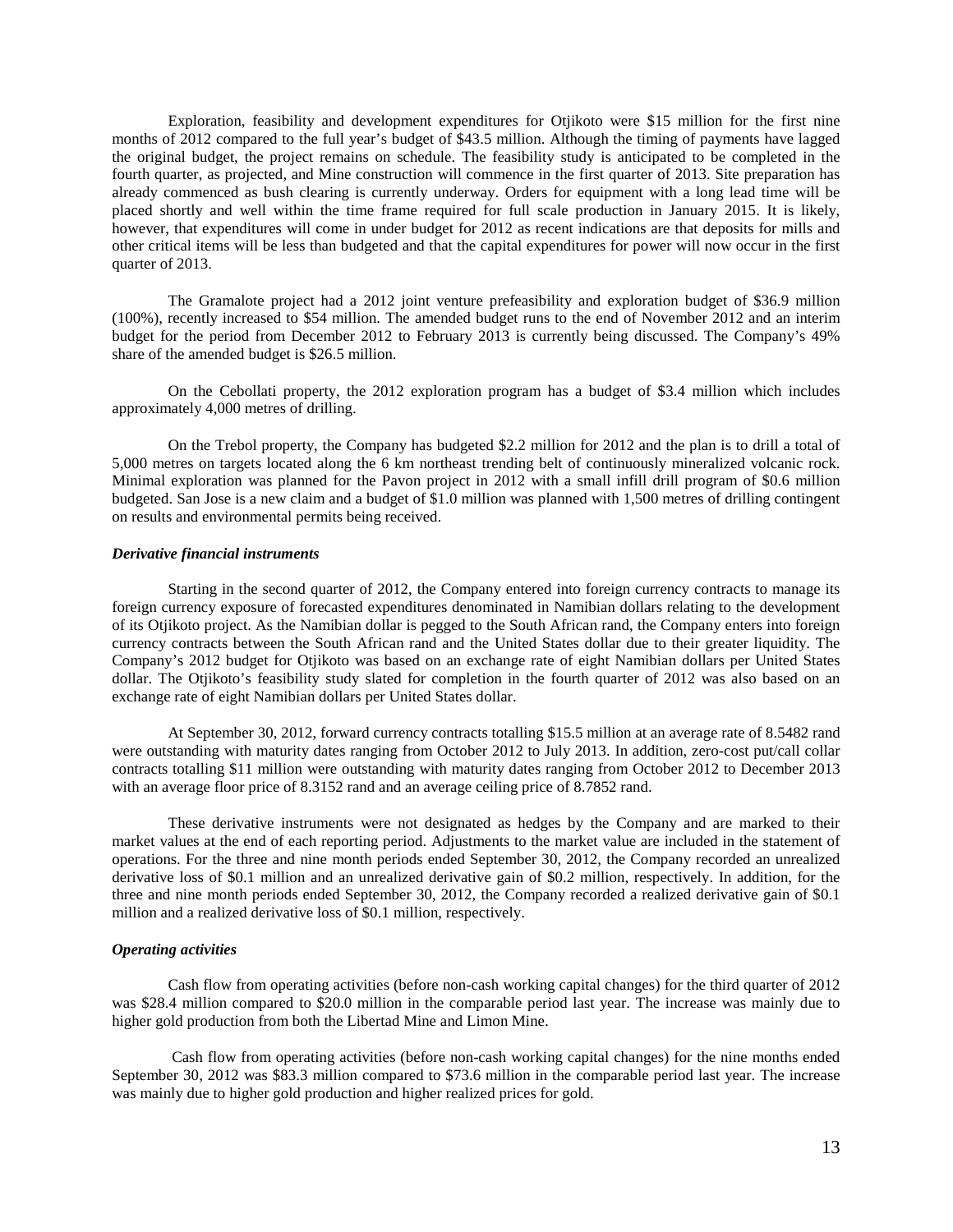## *Financing activities*

The Company received cash proceeds of \$7.4 million (2011 - \$7.2 million) during the nine months ended September 30, 2012 from the exercise of stock options and warrants, of which \$0.2 million (Q3 2011 - \$2.3 million) was received in the third quarter of 2012.

On May 3, 2012, the Company issued approximately 0.8 million common shares upon the vesting and redemption of RSU for no additional consideration. The RSU were granted to senior management and some operational employees in lieu of a cash performance bonus based on 2011 performance.

### *Investing activities*

In the third quarter of 2012, expenditures on sustaining capital, pre-stripping and development at the Libertad Mine (see "Libertad Mine" section) and the Limon Mine (see "Limon Mine" section) totalled \$5.5 million (Q3 2011 - \$5.2 million) and \$5.4 million (Q3 2011 - \$4.5 million), respectively. Jabali development totalled \$3.9 million in the quarter (Q3 2011 - \$4.5). In addition, resource property expenditures on exploration (including feasibility/development work at Otjikoto and Gramalote) totalled approximately \$18.6 million (Q3 2011 - \$10.7 million), as disclosed in the table below.

During the nine months ended September 30, 2012, capital expenditures on sustaining capital, pre-stripping and development at the Libertad Mine (see "Libertad Mine" section) and the Limon Mine (see "Limon Mine" section) totalled \$22.9 million (2011 - \$23 million) and \$16.9 million (2011 - \$15.9 million), respectively. In addition, resource property expenditures on exploration (including the Company's 49% of prefeasibility work at Gramalote) totalled approximately \$54 million (2011 - \$27.3 million), expended as disclosed in the table below.

|                            | Three months ended<br>September 30<br>(unaudited) |               | Nine months ended<br>September 30<br>(unaudited) |               |
|----------------------------|---------------------------------------------------|---------------|--------------------------------------------------|---------------|
|                            | 2012                                              | 2011          | 2012                                             | <u> 2011</u>  |
|                            | \$<br>(000's)                                     | \$<br>(000's) | \$<br>(000's)                                    | \$<br>(000's) |
| Gramalote development      | 10,043                                            | 4,079         | 18,887                                           | 10,280        |
| Otjikoto development       | 2,731                                             |               | 14,974                                           |               |
| Libertad Mine, exploration | 819                                               | 3,489         | 5,493                                            | 7,537         |
| Calibre joint venture      | 1,532                                             | 182           | 3,678                                            | 879           |
| Limon Mine, exploration    | 1,046                                             | 1,001         | 3,484                                            | 2,603         |
| Mocoa                      | 1,224                                             | 30            | 2,859                                            | 203           |
| Trebol & Pavon             | 618                                               | 475           | 2,146                                            | 1,914         |
| Cebollati                  | 420                                               | 1,413         | 1,616                                            | 3,653         |
| Other                      | 192                                               |               | 833                                              | 201           |
|                            | 18,625                                            | 10,669        | 53,970                                           | 27,270        |

#### *Gramalote development*

On April 24, 2012, the Company and AngloGold announced a new JORC and National Instrument 43-101 compliant mineral resource estimate for the Gramalote Central Zone and Trinidad. Total measured and indicated resources at Gramalote Central at a 0.25 g/t gold cut-off, within a \$1,600 per ounce gold optimised Whittle pit consists of 97.1 million tonnes grading 0.81 g/t gold for a total of 2.5 million troy ounces of gold. The Gramalote Central and Trinidad inferred resource is 95.7 million tonnes grading 0.44 g/t gold for a total of 1.36 million troy ounces of gold using similar parameters as the measured and indicated resource.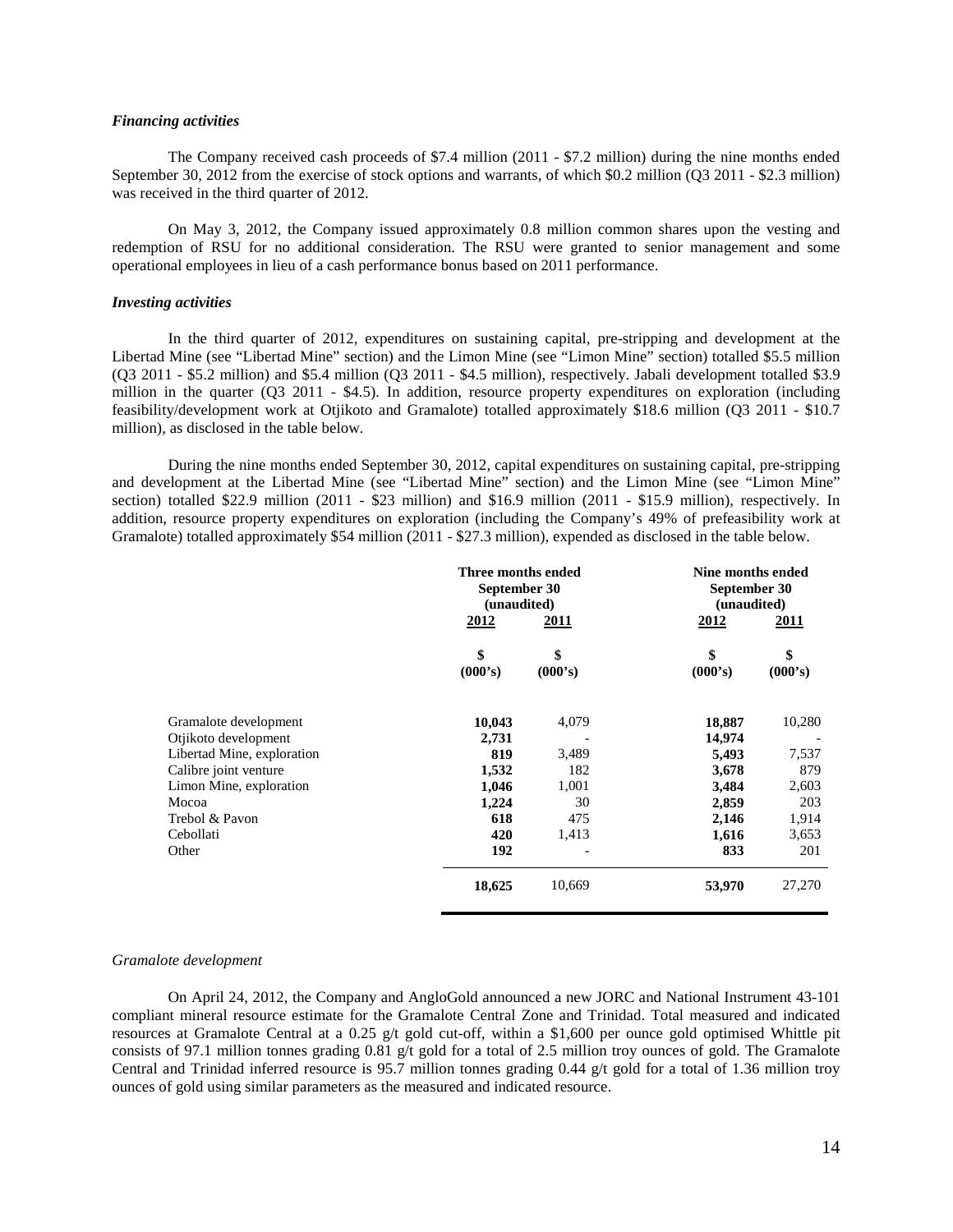The new Gramalote Central mineral resource estimate is supported by 41,732 metres of diamond drilling in 126 drill holes completed in 2007 to 2011 and 441 metres of sampling from an underground tunnel. A total of 7,019 metres of diamond drilling in 20 holes drilled by the Company in 2008 was used in the Trinidad resource calculation. Average drill hole spacing used in the resource was 25 metres x 25 metres for measured, 50 metres x 50 metres for indicated and 100 metres x 100 metres for inferred.

Prefeasibility and exploration work recommenced at the Gramalote Project in the second half of 2010 with exploration, infill drilling and metallurgical test sample drilling and preliminary engineering investigations. Highlights from the 2012 and 2011 prefeasibility and exploration work to date on the Gramalote property include positive metallurgical test results showing in excess of 90% recovery and encouraging drill results from Gramalote Central and outside targets indicating the potential for a larger resource. A total of \$73 million (100% basis) has been spent and 48,368 metres of diamond drilling has been completed in 169 holes since AngloGold became operator in September 2010.

Exploration drilling has been carried out on six drill targets located within four kilometre of the current Gramalote Central mineral resource including Monjas West, Trinidad South, Monjas East, Limon, Topacio and La Maria with the aim to add new inferred resources. All of these targets have similar geological, alteration and mineralization characteristics to Gramalote Central. Since October 2010 a total of 20,956 metres in 61 drill holes have been completed on the six satellite targets. Results to date clearly indicate the upside potential for more gold mineralization on the large Gramalote property.

Positive gold intersections have been returned in Monjas West located two kilometres west southwest along strike of Gramalote Central resource. A total of 8,095 metres in 23 holes have been drilled at Monjas West with results up to 56.0 metres at 0.94 g/t gold (including 14.0 metres at 1.66 g/t gold and 12.0 metres at 1.45 g/t gold) in hole MW-05, 20.0 metres at 1.88 g/t gold in hole MW-03, 22.0 metres at 0.93 g/t gold in hole MW-04 and 12.0 metres at 1.75g/t gold in hole MW-09 and 22.0 metres at 1.92 g/t Au and 6.2 metres at 1.94g/t Au in hole MW-023.

The project is a 49%-51% B2Gold-AngloGold joint venture, and had a 2012 joint venture prefeasibility and exploration budget of \$36.9 million (100%), recently increased to \$54 million. The amended budget runs to the end of November 2012 and an interim budget for the period from December 2012 to February 2013 is currently being discussed. The budget is expected to fund 21,700 metres of diamond drilling for the exploration of additional targets on the property, and infill drilling. In addition, the current year's program includes prefeasibility work, environmental studies, metallurgical test work and engineering. The recent increase to the current year's budget is for additional land acquisitions, community and social obligations, and the engineering and test programs associated with potential upside project economics. Each joint venture partner will fund their share of expenditures pro rata. Due to the additional time required to evaluate the potential project scale and economics, the prefeasibility study is now scheduled to be completed in the first quarter of 2013 and a final feasibility study completed in early 2014.

#### *Otjikoto development*

The Company has a 2012 feasibility and development budget of \$34.6 million to complete a feasibility study in the fourth quarter of 2012 and concurrently commence planning for mine construction at the Otjikoto project. Feasibility work will include additional metallurgical drilling and test work, power studies, geohydrology, mine planning, engineering design, cost estimating and environmental and social studies. Included in the budget are costs for site preparation work and construction of a camp at site. The budget also contains \$5.0 million for cash deposits associated with orders for long lead time items with a goal of commencing mining operations early in 2015. A further \$8.9 million has been budgeted in 2012 for exploration, of which \$4.3 million relates to 16,150 metres of feasibility study drilling. Another 2,500 metres of drilling will be carried out to explore beyond the current resource at the Otjikoto project.

During the nine months ended September 30, 2012, the Company incurred approximately \$15 million on the Otjikoto project which included \$5.7 million for exploration activities and \$3.9 million relating to Auryx's purchase of the farms Felsenquelle and Otjikoto (the "Farms").

In the third quarter of 2012, feasibility studies continued and trade-off studies necessary to define the mining process were completed and ongoing work included condemnation drilling, feasibility metallurgical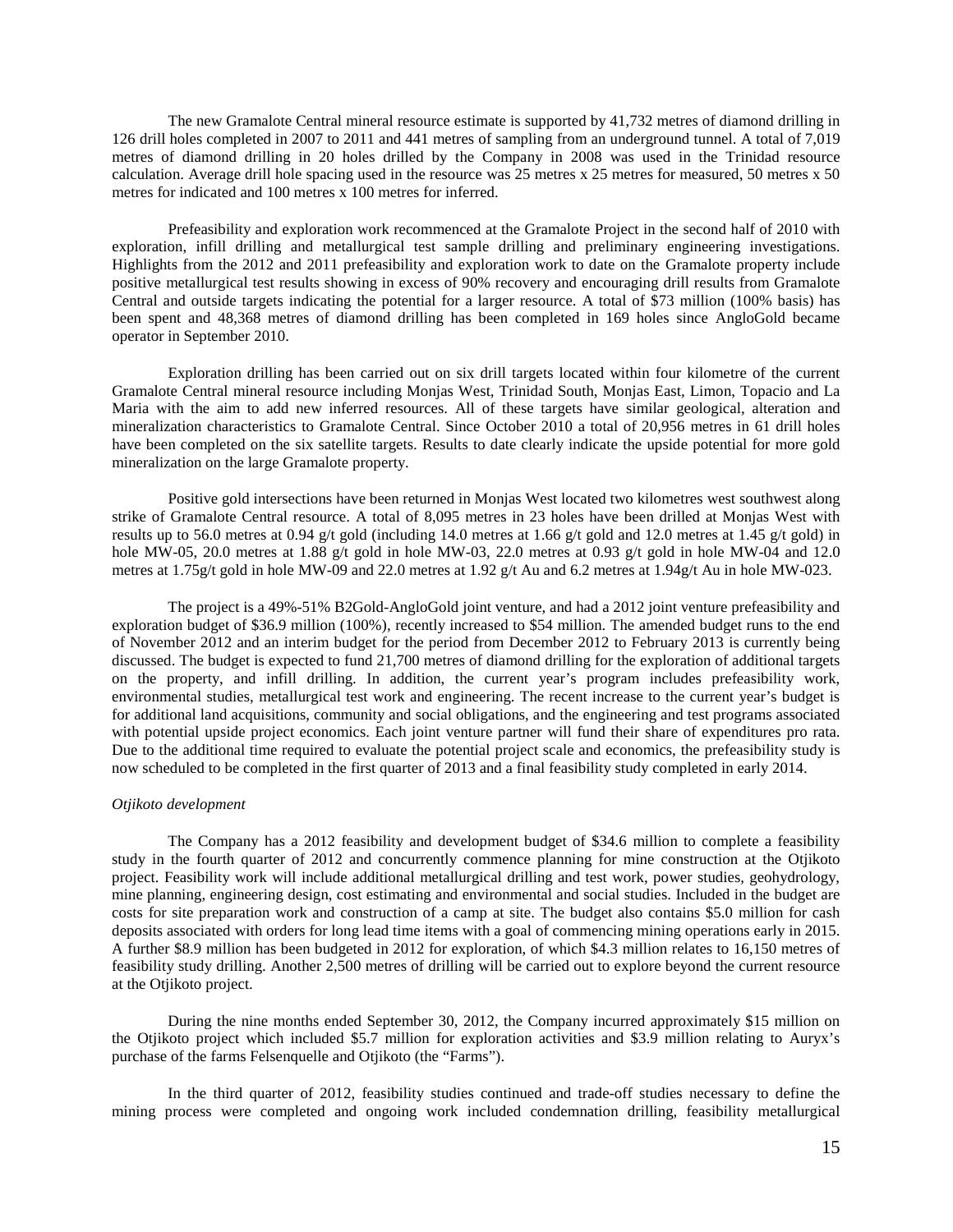testwork, and geohydrological studies. An Environmental and Social Impact Assessment compliant with Namibian guidelines was submitted in the third quarter of 2012. The Ministry of Environment and Tourism has issued an environmental clearance for the project and a mining license application has been submitted to the Ministry of Mines and Energy.

Costs incurred in the third quarter of 2012 were slightly below the projected budget due to delays in capital expenditures. It is anticipated that increased costs will be incurred in the fourth quarter of 2012 as orders with a long lead time will be placed. The project remains on track and to commence construction in the first quarter of 2013 and full scale production in January 2015.

Developmental construction activities expected to be completed in 2012 include the relocation of a district road (a permit application has been submitted and approval is pending), clearing and grubbing of the mill site, construction of site security fencing and initial construction in the camp area. The Company is currently reviewing the option of self-power generation and is anticipating ordering equipment for on-site power generation in early 2013. Additionally, the company has signed an agreement with the local power distributor to develop construction power by early 2013.

## *Calibre Joint Venture*

On May 2, 2012, the Company acquired 20 million units (the "Units") of Calibre at a price of Cdn.\$0.25 per Unit for a total investment of Cdn.\$5 million pursuant to a subscription agreement between the parties. Each Unit is comprised of one common share of Calibre and one-half of one share purchase warrant. Each whole warrant entitles the holder thereof to acquire one common share of Calibre at a price of Cdn.\$0.50 per share for a period of twelve months from the date of issuance. Upon completion of this acquisition, the Company owned 20 million common shares, representing approximately 10.6% of the issued and outstanding common shares of Calibre.

On June 28, 2012, the Company and Calibre announced final phase I drill results at the Primavera Gold and Copper Porphyry joint venture project in Nicaragua. A 10,000 metre phase II drilling program at Primavera began in mid-June. Commensurate with the drilling, an aggressive exploration effort including a Lidar topographic survey, air-mag, and IP as well as regional soil sampling is in progress.

Final results from the remaining three drill holes from the phase I drilling program include 159.53 metres of 0.46 g/t gold and 0.2 % copper (PR-12-011), 97 metres of 0.34 g/t gold and 0.16 % copper (PR-12-012), and 22.5 metres of 0.44 g/t gold and 0.21 % copper (PR-12-013). All three drill holes lie along the eastern side of the Primavera porphyry deposit and northwest of the vein cut in drill hole PR-12-010.

Assay results from the initial diamond drilling program of 667.85m (3 drill holes) in December 2011 have confirmed the presence of wide spread gold-copper values similar to those previously reported from surface trenching. Drill hole PR-11-001 returned 103 metres of 0.85 g/t gold and 0.324% copper starting from the surface. Drill hole PR-11-002 collared from the same platform but oriented 75 degrees from PR-11-001 contained 0.78 g/t gold and 0.297 % copper over 261.7 metres from 1.5 metres down hole depth. PR-11-002 includes 134.5 metres of 1.01 g/t gold and 0.356 % copper starting at 74.5 metres. Drill hole PR-11-003 was collared over 200 metres to the SE and intersected 77.35 metres of 0.74 g/t gold and 0.311 % copper. Mineralization in holes PR-11-002 and PR-11- 003 remained open at depth. All three drill holes intersected continuously mineralized intervals of stockwork and vein mineralization characteristic of other well-known gold-copper porphyry systems. Mineralization is associated with quartz, magnetite, chalcopyrite and bornite bearing stockwork and veining within potassically altered intermediate volcanic and intrusive rocks.

The ongoing regional soil sampling and mapping program on the Primavera claims has generated additional targets that will require more detailed work as the exploration effort continues. Numerous occurrences of skarn and hornfels alteration and gold-copper mineralization associated with intermediate intrusive rocks indicate potential for other porphyry targets exists elsewhere on the property. Trenching will follow up in these areas. The largest of these occurrences found to date lies immediately adjacent and to the west of the Primavera zone itself at Copper Hill and is comprised of an andesitic volcanic sequence intercalated with strongly altered (hornfelsed) sediments cut by copper-gold bearing quartz veins. The copper-gold anomaly that includes both Primavera and Copper Hill covers an area over 900 metres long and 600 metres wide. The Copper Hill Zone lies within the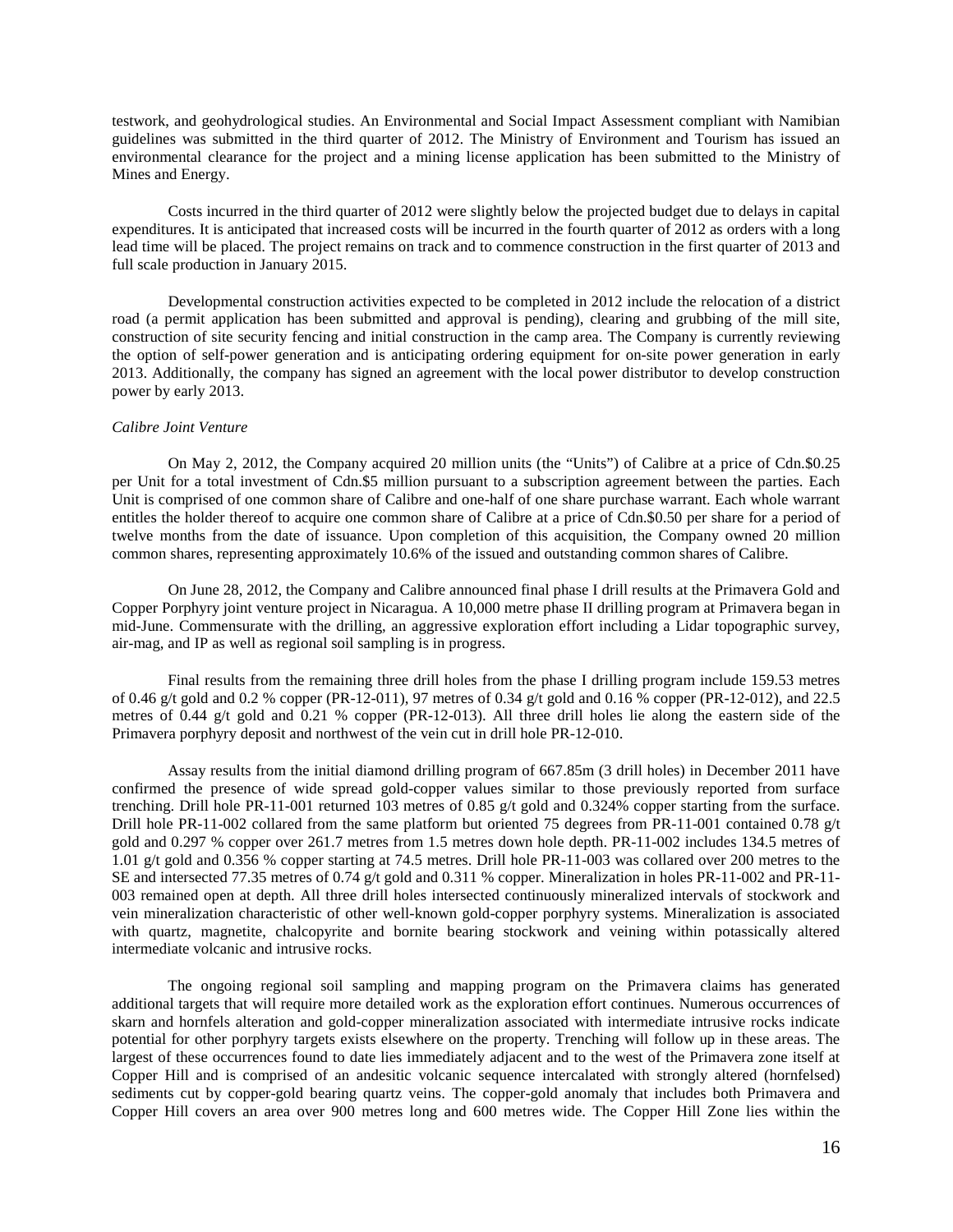Primavera hanging wall along a north-north-east trending fault intersected in the phase I drilling program. None of the drilling to date has tested this hanging wall for the faulted portion of the porphyry mineralization.

Phase II drilling will concentrate on expansion of the main Primavera zone, additional drilling along the northeast trending vein zone to the south of Primavera, and test for the offset porphyry mineralization at Copper Hill and the intervening covered area in-between Primavera and Copper Hill itself. Also several drill holes will be located peripheral to the main porphyry discovery where anomalous soil samples were not investigated in the first phase of drilling.

Several drill holes have been located to test the extent and continuity of the vein style mineralization cut in hole PR-12-010 south of Primavera. The vein itself is approximately 13 metres wide (apparent width) and contained abundant chalcopyrite and other base metal mineralization. The soil and rock chip anomaly associated with the vein zone extends for just over 900 metres.

The excellent infrastructure at Primavera allows for easy access to the main Primavera Zone which will be drilled using a track mounted CS-1000 to allow for deep drilling. Some of the peripheral targets will be drilled using a man-portable machine. The drilling is expected to take two to three months to complete in the area of Primavera itself while the geophysical surveys and sampling program will soon be finished. In all likelihood the drilling program will include some additional targets that have begun to emerge from the regional exploration effort.

### *Trebol and Pavon*

On April 9, 2012, the Company and Radius announced that the two companies had entered into a binding letter agreement pursuant to which the Company agreed, among other things, to acquire a 100% interest in the Trebol and Pavon gold properties in Nicaragua in consideration of Cdn.\$20 million, payable in 4,815,894 common shares of B2Gold (calculated at a price per share of Cdn.\$4.15 based on the volume weighted average price of B2Gold's common shares on the TSX for the ten trading days immediately preceding the date of the letter agreement). In addition, the Company has agreed to make contingent payments to Radius of \$10 per ounce of gold on 40% of any proven and probable mineral reserves in excess of 500,000 ounces (on a 100% basis) on the Trebol property. Based on a previous joint venture agreement with Radius, the Company had earned a 60% interest in the Trebol and Pavon properties by expending a total of \$4 million on exploration, resulting in a 60% - 40% B2Gold – Radius joint venture. The parties entered into a definitive share purchase agreement dated July 24, 2012 and completed the transaction on August 10, 2012.

In connection with the transaction, the Company and Radius terminated all other aspects of the existing option and joint venture arrangements entered into between the parties in December 2009 in respect of the Trebol, Pavon and San Pedro exploration properties.

The Company and Radius have also entered into a joint venture agreement on 60% - 40% basis with respect to each of the San Jose and La Magnolia properties in Nicaragua and continue jointly exploring the properties with the Company and Radius contributing 60% and 40% respectively, of the exploration expenditures of each joint venture.

Under IFRS, the actual measurement date of the purchase price occurs on the date the consideration is paid. Consequently, for accounting purposes, the acquisition cost of the Trebol and Pavon properties was \$16.9 million, consisting of \$16.8 million, the fair value of 4,815,894 B2Gold shares issued on August 10, 2012 at Cdn.\$3.46 per share (the closing share price of B2Gold shares on August 10, 2012), plus B2Gold transaction costs of \$0.1 million.

On the Trebol property, the Company has budgeted \$2.2 million for 2012 and the plan is to drill a total of 5,000 metres on targets located along the 6 km northeast trending belt of continuously mineralized volcanic rock. Minimal exploration was planned for the Pavon project in 2012 with a small infill drill program of \$0.6 million budgeted. San Jose is a new claim and a budget of \$1.0 million was planned with 1,500 metres of drilling contingent on results and environmental permits being received.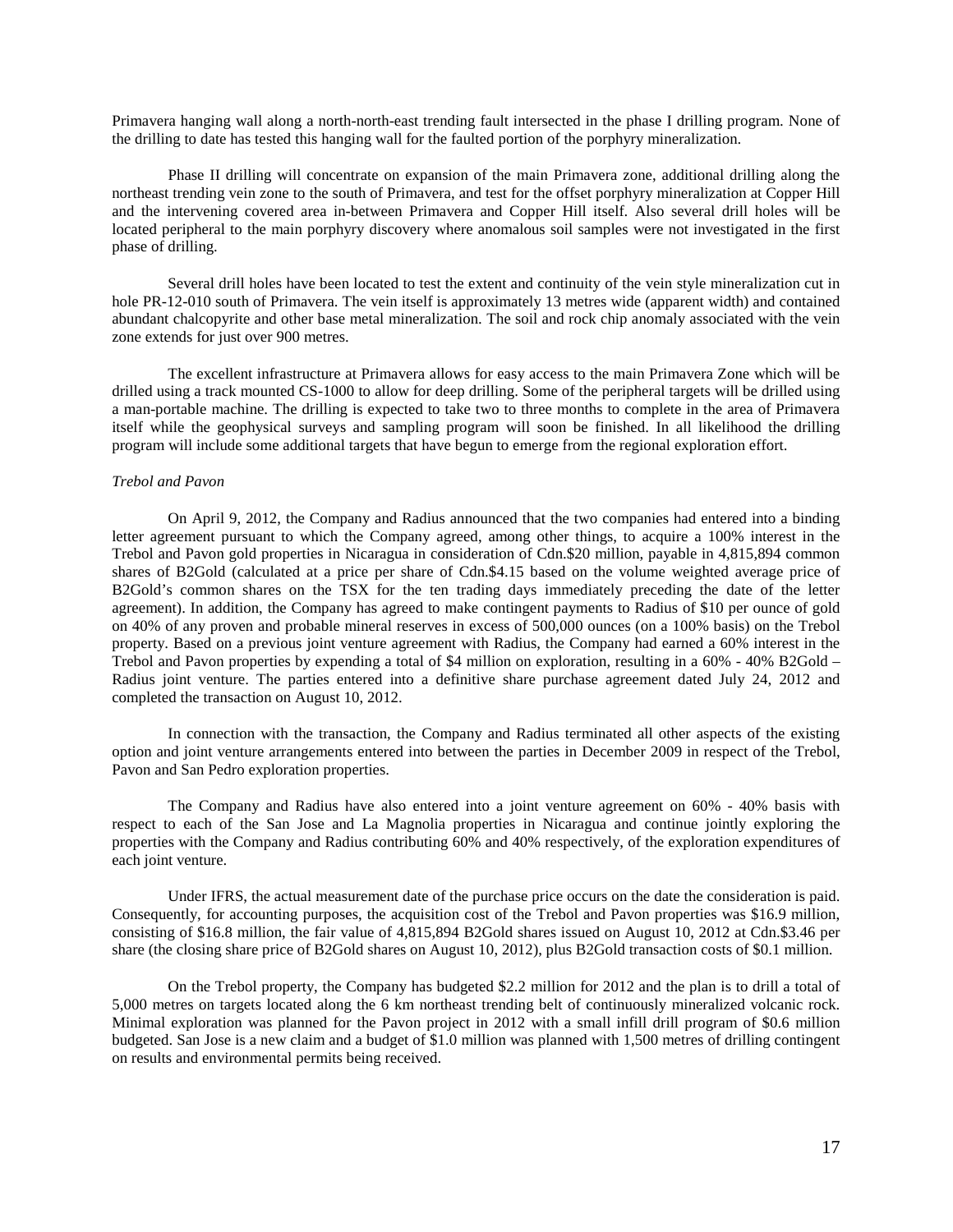## *Cebollati*

On September 16, 2011, the Company announced additional drilling results from the first exploration drill program at its newly discovered Cebollati gold project in Uruguay. The Company is earning an 80% interest in the property.

Twenty-eight holes totalling 4,036 metres have been completed to September 16, 2011 with new holes following up on the initial drill holes on the property (see B2Gold press release dated June 7, 2011) which confirmed the presence of significant gold bearing replacement style mineralization within multiple zones. Highlights of the new drilling include:

- UC11-019 with 11.15 metres grading 11.59 g/t gold within a broader 23.85 metres interval of mineralization grading 5.69 g/t
- UC11-022 with 7.55 metres grading 5.67 g/t gold; and
- UC11-021 with 16.25 metres grading 1.74 g/t gold

Drilling in 2011 was concentrated in two areas, Southern and Windmill, with the aim to help in defining the geometry of the previously identified zones and test for multiple zones within the target areas. Tighter spaced drilling confirms the existence of zones of continuous, shallow, mineralization within both the Windmill and Southern zones, which are open along strike and to depth. In conjunction with the trenching each of these zones extends for in excess of 400 metres within a mineralized system which has been defined over greater than 2.2 kilometres in strike length (see B2Gold press release dated November 15, 2010).

Fifteen holes totalling 2,132 metres have been drilled to date in the Southern zone with the majority of the holes testing the eastern limb of a broad antiformal structure close to the main fold hinge zone within the deformed marble sequence. Broad zones of alteration and mineralization have been intersected within the Southern zone with several shallow easterly dipping high grade shoots now identified, as typified by holes UC11-019 and UC11-022, which intersected 11.15 metres grading 11.59 g/t gold (6.17 g/t gold with assays capped at 25 g/t gold) and 7.55 metres grading 5.67 g/t gold (4.66 g/t gold with assays capped at 25 g/t gold) respectively. These higher grade shoots have been traced for approximately 75 metres down dip, remain open to the north and south but appear to pinch out to the east. In addition to these holes a single hole, UC11-029, tested the western limb of the antiform and intersected narrow, potentially stacked, horizons of replacement mineralization, with the central horizon returning 3.30 metres grading 3.76 g/t gold. Additional holes will follow up on this new area of mineralization at a later date.

The 2012 exploration program for the Cebollati project has a budget of \$3.4 million which includes approximately 4,000 metres of drilling. The drilling program will continue on the Southern and Windmill zones following the successful 2011 exploration drilling program that confirmed the presence of significant gold bearing replacement style mineralization within multiple zones. In addition, the 2012 exploration will continue on regional evaluation and project generation work.

## *Mocoa*

At the 100% owned Mocoa copper molybdenum deposit the Company has resumed exploration work, the first since 2008 when the Company drilled 5,123 metres and was successful to confirm previous drilling and expand copper-molybdenum mineralization to the north. The limited amount of infill drilling conducted by the Company in 2008 showed a good degree of continuity of mineralization. The step out holes drilled to the north and northeast as part of the 2008 drill program indicate the Mocoa Cu-Mo mineralization remains open to the north, northeast and to depth.

Pre B2Gold diamond drilling at the Mocoa property consisted of 18,321 metres in 31 holes conducted by the United Nations and Ingeominas in the late 1970's to early 1980's resulted in the delineation of a non-National Instrument 43-101 compliant historical resource of 306 million tonnes at 0.37% Cu and 0.061% Mo including an open pit resource of 165 million tonnes at 0.40% Cu and 0.065% Mo.

Work planned in 2012 comprises surface mapping and geochemistry of the entire 11,391 hectare Mocoa property followed by an initial 2,000 metre drill program. Surface work to date in 2012 is encouraging and shows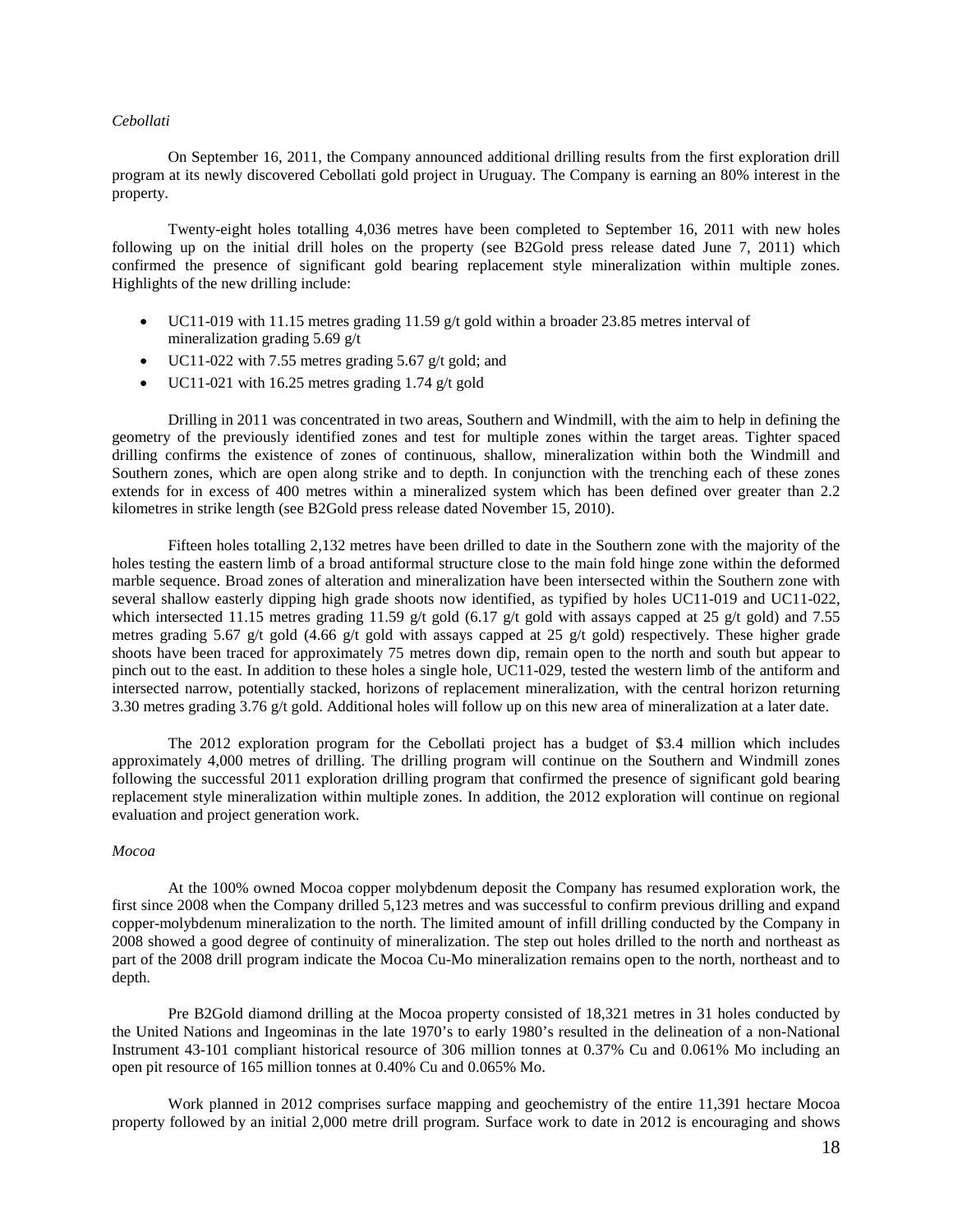potential for the mineralized Cu-Mo zone to continue to the east for several kilometres as well as to the north and northeast. Drilling is planned to test these possible extensions of the deposit. Drilling started in September with the first hole MC12DH042 testing the northern extension of the Mocoa resource.

## **CRITICAL ACCOUNTING ESTIMATES**

Full disclosure of the Company's accounting policies in accordance with IFRS can be found in Notes 2 and 3 of its audited consolidated financial statements as at December 31, 2011. Management considers the following policies to be the most critical in understanding the judgments that are involved in the preparation of the Company's consolidated financial statements and the uncertainties that could impact its results of operations, financial condition and cash flows:

- Ore reserve and resource estimates;
- Exploration and evaluation expenditures;
- Mine restoration provisions; and
- Deferred income taxes.

#### *Ore reserve and resource estimates*

Ore reserves are estimates of the amount of ore that can be economically and legally extracted from the Company's mining properties. The Company estimates its ore reserves and a mineral resource based on information compiled by appropriately qualified persons relating to the geological data on the size, depth and shape of the ore body, and requires complex geological judgments to interpret the data. The estimation of recoverable reserves is based upon factors such as estimates of foreign exchange rates, commodity prices, future capital requirements, and production costs along with geological assumptions and judgments made in estimating the size and grade of the ore body. Changes in the reserve or resource estimates may impact the carrying value of mining interests, mine restoration provisions, recognition of deferred tax assets, and depreciation and amortization charges.

#### *Exploration and evaluation expenditures*

The application of the Company's accounting policy for exploration and evaluation expenditures requires judgment in determining whether it is likely that future economic benefits are likely either from future exploitation or sale or where activities have not reached a stage which permits a reasonable assessment of the existence of reserves. The Company's cost deferral policy requires management to make certain estimates and assumptions about future events or circumstances, in particular whether an economically viable extraction operation can be established. Estimates and assumptions made may change if new information becomes available. If, after an expenditure is capitalized, information becomes available suggesting that the recovery of expenditure is unlikely, the amount capitalized is written off in the statement of operations in the period when the new information becomes available.

#### *Mine restoration provisions*

The Company's mining and exploration activities are subject to various laws and regulations governing the protection of the environment. Significant judgments and estimates are made when estimating the nature and costs associated with mine restoration provisions. Due to the nature of mine closure plans, cash expenditures are expected to occur over a significant period of time with the majority of the expenditures expected to occur in the years from 2018 to 2023. When considering the effect of the extended time period over which costs are expected to be incurred, combined with the estimated discount rate and inflation factors, the fair value of the mine restoration provisions could materially change from period to period due to changes in the underlying assumptions.

## *Deferred income taxes*

The Company is periodically required to estimate the tax basis of assets and liabilities. Where applicable tax laws and regulations are either unclear or subject to varying interpretations, it is possible that changes in these estimates could occur that materially affect the amounts of deferred income tax assets and liabilities recorded in the financial statements. Changes in deferred tax assets and liabilities generally have a direct impact on earnings in the period that the changes occur.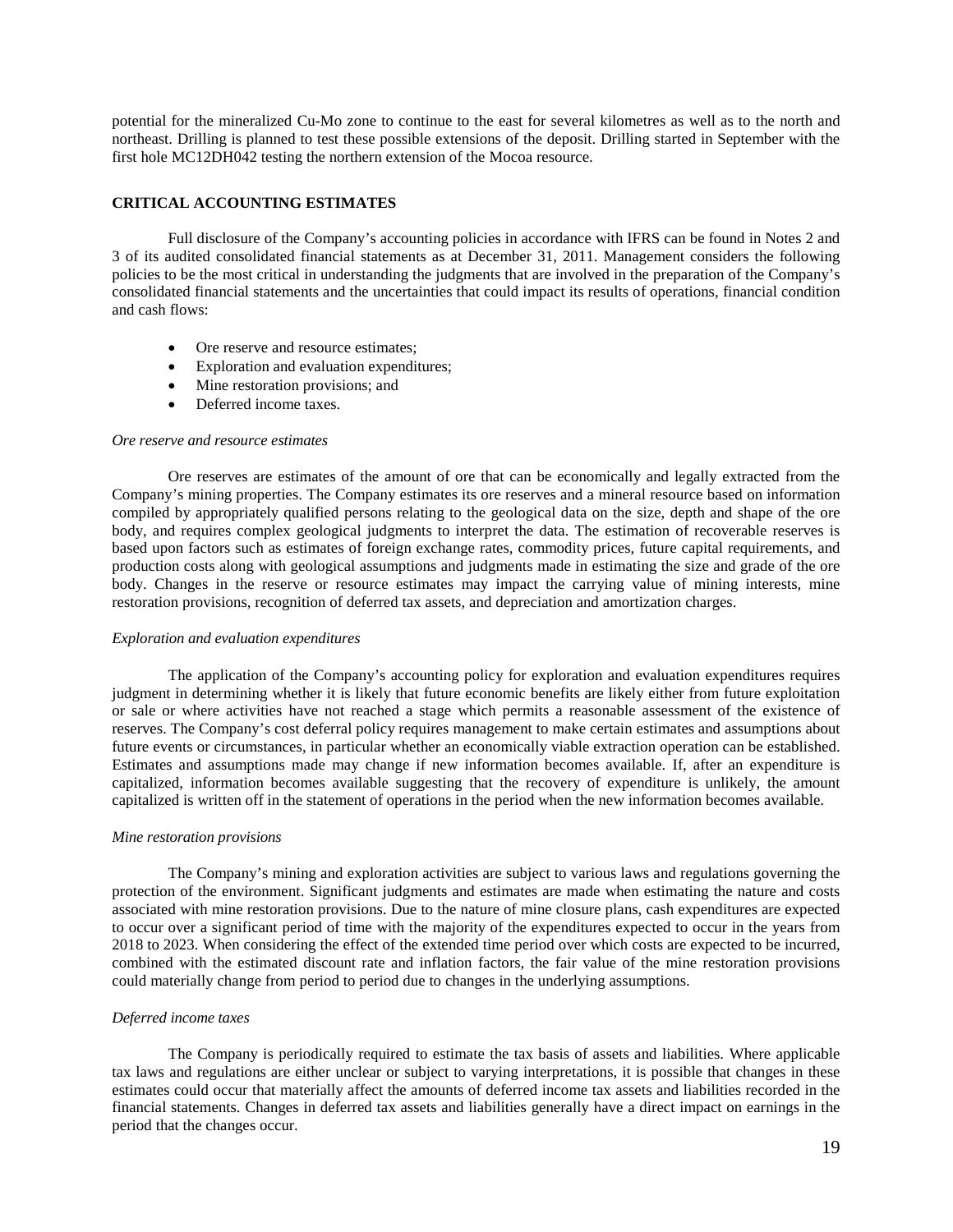Each period, the Company evaluates the likelihood of whether some portion or all of each deferred tax asset will not be realized. This evaluation is based on historic and future expected levels of taxable income, the pattern and timing of reversals of taxable temporary timing differences that give rise to deferred tax liabilities, and tax planning initiatives. Levels of future taxable income are affected by, among other things, market gold prices, production costs, quantities of proven and probable gold reserves, interest rates and foreign currency exchange rates.

### **RECENT ACCOUNTING PRONOUNCEMENTS**

### *Adoption of International Financial Reporting Standards ("IFRS")*

Effective January 1, 2011, the Company prepares its financial statements in accordance with IFRS. This MD&A should be read in conjunction with Note 19 "Transition to International Financial Standards" of the Company's audited consolidated financial statements for the year ended December 31, 2011.

### *Financial Instruments: Classification and Measurement – IFRS 9*

This is the first part of a new standard on classification and measurement of financial assets that will replace IAS 39, "Financial Instruments: Recognition and Measurement". IFRS 9 has two measurement categories: amortized cost and fair value. All equity instruments are measured at fair value. A debt instrument is recorded at amortized cost only if the entity is holding it to collect contractual cash flows and the cash flows represent principal and interest. Otherwise it is measured at fair value with changes in fair value through profit or loss. In addition, this new standard has been updated to include guidance on financial liabilities and de-recognition of financial instruments. This standard is effective for years beginning on or after January 1, 2015. The extent of the impact of adoption of IFRS 9 has not yet been determined.

#### *Joint Arrangements – IFRS 11*

This standard replaces the guidance in IAS 31 Interests in Joint Ventures. Under IFRS 11, joint arrangements are classified as either joint operations (the Company presently does not have any joint operations) or joint ventures. Joint venture entities are now accounted for using the equity method.

Upon application of IFRS 11, entities which had previously accounted for joint ventures using proportionate consolidation shall collapse the proportionately consolidated net asset value into a single investment balance at the beginning of the earliest period presented. The investment's opening balance is tested for impairment in accordance with IAS 28 and IAS 36 "Impairment of Assets".

Any impairment losses are recognized as an adjustment to opening retained earnings at the beginning of the earliest period presented. The Company intends to adopt IFRS 11 in its financial statements for the annual period beginning on January 1, 2013. The Company does not expect IFRS 11 to have a material impact on the consolidated financial statements.

#### *Disclosure of Interests in Other Entities – IFRS 12*

This IFRS shall be applied by companies with an interest in subsidiaries, joint arrangements, associates or unconsolidated structured entities. The application of this standard intends to enable users of the financial statements to evaluate the nature of and risks associated with its interests in other entities, and the effects of those interests on its financial position, financial performance and cash flows. Companies will be required to disclose information about significant judgments and assumptions made in determining the control of another entity, the joint control of an arrangement or significant influence over another entity and the type of joint arrangement when the arrangement has been structured through a separate vehicle. This standard is effective for years beginning on or after January 1, 2013. The Company does not expect IFRS 12 to have a material impact on the consolidated financial statements.

#### *Fair value measurement – IFRS 13*

This IFRS aims to improve consistency and reduce complexity by providing a precise definition of fair value and a single source of fair value measurement and disclosure requirements for use across IFRS. The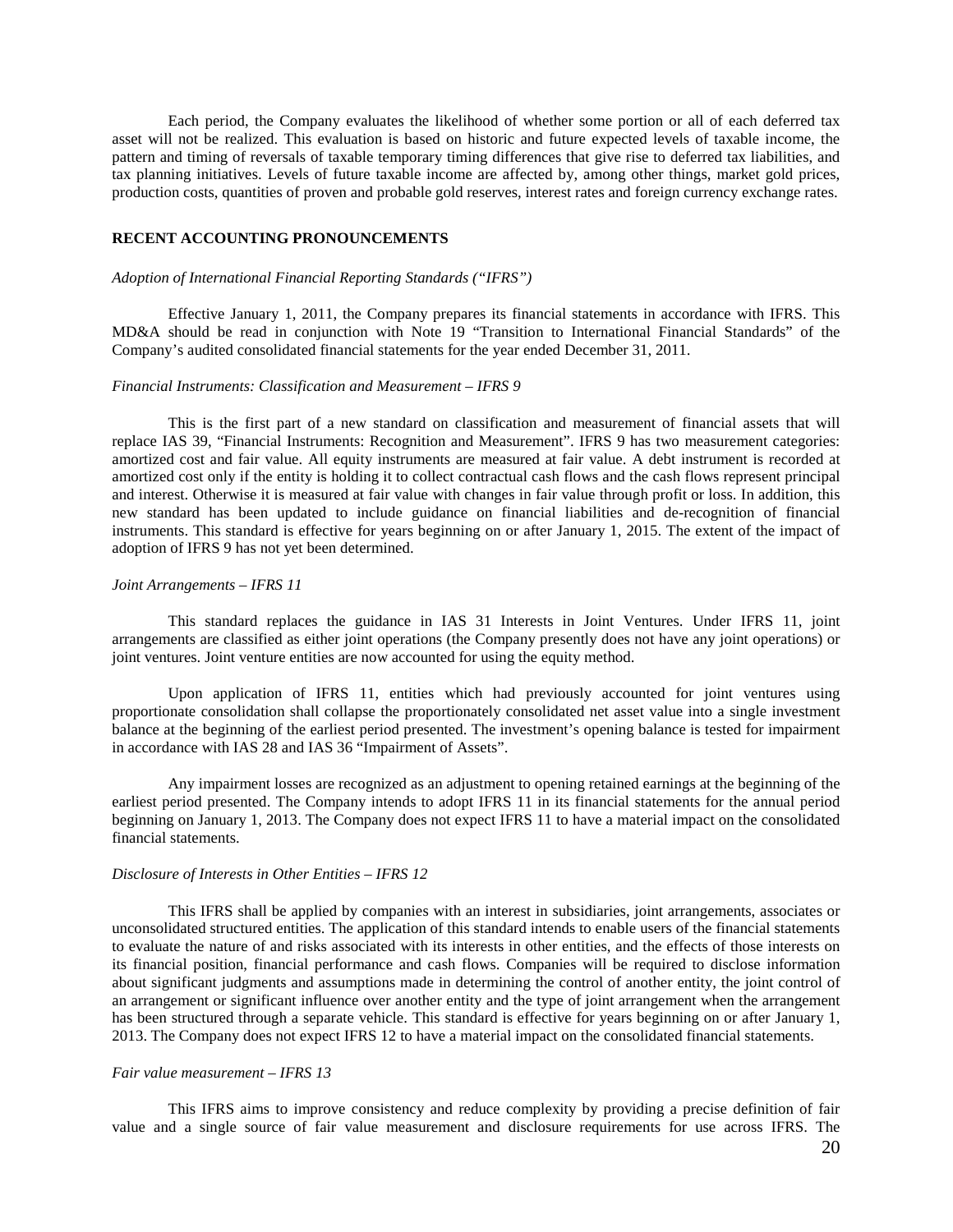requirements do not extend the use of fair value accounting but provide guidance on how it should be applied where its use is already required or permitted by other standards within IFRS. This standard is effective for years beginning on or after January 1, 2013. The extent of the impact of adoption of IFRS 13 has not yet been determined.

### *Stripping Costs in the Production Phase of a Surface Mine – IFRIC 20*

This interpretation applies to waste removal costs that are incurred in open pit mining activity during the production phase of the mine. Recognition of a stripping activity asset requires the asset to be related to an identifiable component of the ore body. Stripping costs that relate to inventory produced should be accounted for as a current production cost in accordance with IAS 2, "Inventories". Stripping costs that generate a benefit of improved access and meet the definition of an asset should be accounted for as an addition to an existing asset. Existing stripping costs on the balance sheet at transition that do not relate to a specific ore body should be written off to opening retained earnings. The stripping activity asset shall be depreciated on a systematic basis, over the expected useful life of the identified component of the ore body that becomes more accessible as a result of the stripping activity. This interpretation is effective for years beginning on or after January 1, 2013. The Company does not expect IFRIC 20 to have a material impact on the consolidated financial statements as the Company currently applies comparable principles to those found in this interpretation.

### **RISKS AND UNCERTAINTIES**

*The exploration and development of natural resources are highly speculative in nature and are subject to significant risks. The risk factors noted below do not necessarily comprise all those faced by the Company. The Company is faced with a number of other risk factors, including these described under the "Risk Factors" section in its Annual Information Form for the year ended December 31, 2011, available under the Company's profile on SEDAR at [www.sedar.com.](http://www.sedar.com/) Additional risks and uncertainties not presently known to the Company or that the Company currently considers immaterial may also impair the business, operations and future prospects of the Company. If any of the following risks actually occur, the business of the Company may be harmed and its financial condition and results of operations may suffer significantly.* 

## *Exploration, Development and Operating Risks*

Mining operations generally involve a high degree of risk. The Company's operations are subject to all the hazards and risks normally encountered in the exploration, development and production of gold, including unusual and unexpected geologic formations, seismic activity, rock bursts, cave-ins, flooding, pit wall failure and other conditions involved in drilling and removal of material, any of which could result in damage to, or destruction of, mines and other producing facilities, damage to life or property, environmental damage and possible legal liability. Although the Company believes that adequate measures to minimize risk are being taken, milling operations are subject to hazards such as fire, equipment failure or failure of retaining dams around tailings disposal areas which may result in environmental pollution and consequent liability.

The exploration for and development of mineral deposits involves significant risks which even a combination of careful evaluation, experience and knowledge may not eliminate. While the discovery of an ore body may result in substantial rewards, few properties that are explored are ultimately developed into producing mines and no assurance can be given that minerals will be discovered in sufficient quantities or having sufficient grade to justify commercial operations or that funds required for development can be obtained on a timely basis. Major expenses may be required to locate and establish mineral reserves, to develop metallurgical processes and to construct mining and processing facilities at a particular site. It is impossible to ensure that the exploration or development programs planned by the Company will result in a profitable commercial mining program. The economics of developing gold and other mineral properties are affected by many factors including the cost of operations, variations of the grade of ore mined, fluctuations in the price of gold or other minerals produced, costs of processing equipment and such other factors as government regulations, including regulations relating to royalties, allowable production, importing and exporting of minerals and environmental protection. The exact effect of these factors cannot be accurately predicted but the combination of these factors may result in the Company not receiving an adequate return on invested capital.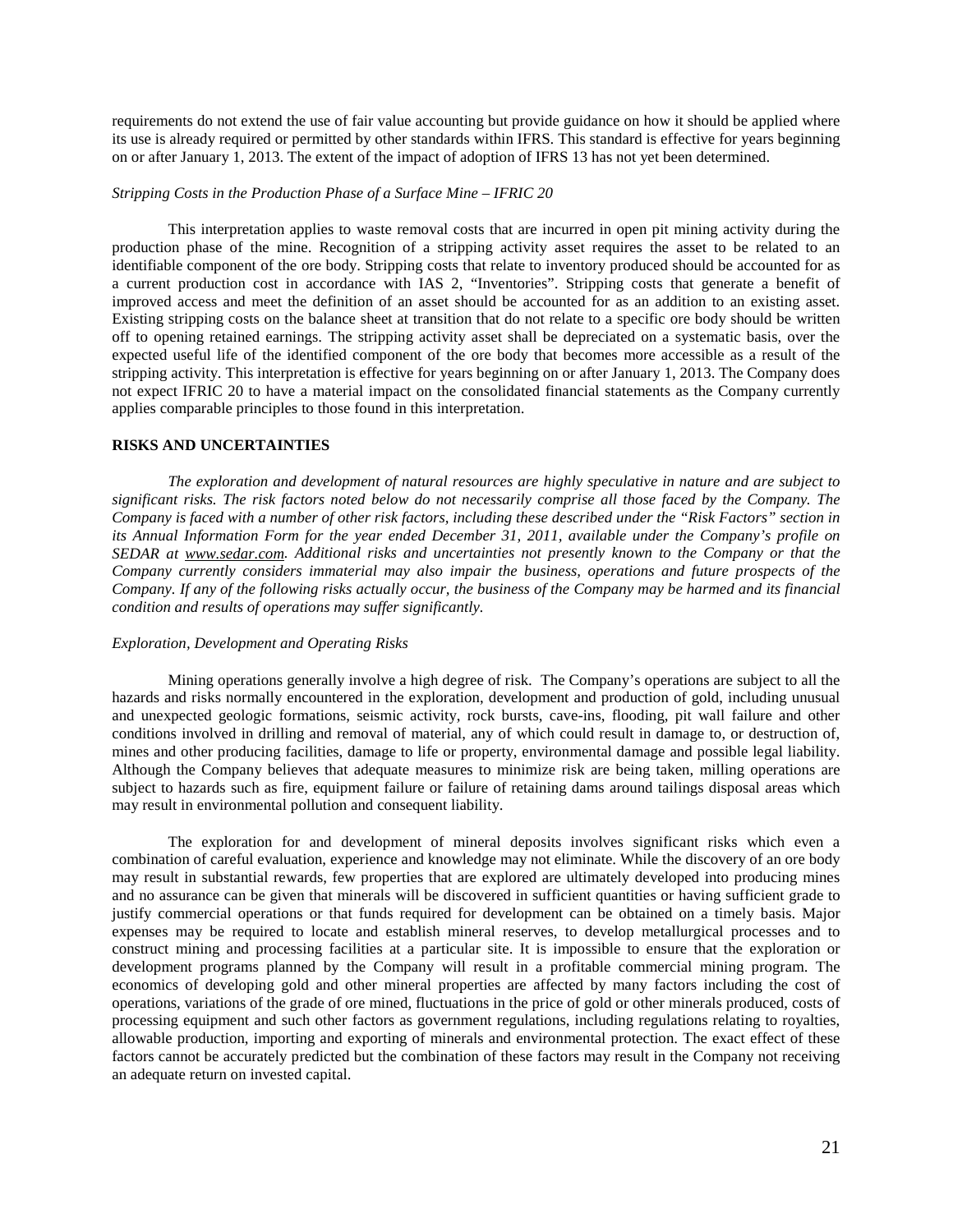There is no certainty that the expenditures made by the Company towards the search for and evaluation of mineral deposits will result in discoveries or development of commercial quantities of ore.

### *Foreign Countries and Mining Risks*

The Company's production activities are currently conducted in Nicaragua and, as such, the Company's operations are exposed to various levels of political, economic and other risks and uncertainties. These risks and uncertainties vary from country to country and include, but are not limited to, terrorism, hostage taking, military repression, extreme fluctuations in currency exchange rates, high rates of inflation, labour unrest, the risks of war or civil unrest, expropriation and nationalization, uncertainty as to the outcome of any litigation in foreign jurisdictions, uncertainty as to enforcement of local laws, renegotiation or nullification of existing concessions, licences, permits and contracts, illegal mining, changes in taxation or royalty policies, restrictions on foreign exchange and repatriation, and changing political conditions, currency controls and governmental regulations that favour or require the awarding of contracts to local contractors or require foreign contractors to employ citizens of, or purchase supplies from, a particular jurisdiction.

The Company has interests in exploration/development properties that are located in developing countries, including Namibia, Nicaragua and Colombia, and the mineral exploration and mining activities of the Company may be affected in varying degrees by political instability and government regulations relating to foreign investment and the mining industry. Changes, if any, in mining or investment policies or shifts in political attitude in Namibia, Nicaragua or Colombia may adversely affect the Company's operations or profitability. Operations may be affected in varying degrees by government regulations with respect to, but not limited to, restrictions on production, price controls, export controls, currency remittance, income taxes, royalties, expropriation of property, foreign investment, maintenance of claims, environmental legislation, land use, land claims of local people, water use and mine safety.

Failure to comply with applicable laws, regulations, and permitting requirements may result in enforcement actions there under, including orders issued by regulatory or judicial authorities causing operations to cease or be curtailed, and may include corrective measures requiring capital expenditures, installation of additional equipment, or remedial actions. Parties engaged in mining operations may be required to compensate those suffering loss or damage by reason of the mining activities and may have civil or criminal fines or penalties imposed for violations of applicable laws or regulations. Amendments to current laws, regulations and permits governing operations and activities of mining companies, or more stringent implementation thereof, could have a material adverse impact on the Company and cause increases in capital expenditures or production costs or reduction in levels of production at producing properties or require abandonment or delays in development of new mining properties.

The occurrence of these various factors and uncertainties cannot be accurately predicted and could have an adverse effect on the Company's business, financial condition and results of operations.

## *Property Interests*

The ability of the Company to carry out successful mineral exploration and development activities and mining operations will depend on a number of factors. No guarantee can be given that the Company will be in a position to comply with all conditions and obligations, or to require third parties to comply with their obligations with respect to such properties. Furthermore, while it is common practice that permits and licenses may be renewed, extended or transferred into other forms of licenses appropriate for ongoing operations, no guarantee can be given that a renewal, extension or a transfer will be granted to the Company or, if they are granted, that the Company will be in a position to comply with all conditions that are imposed. A number of the Company's interests are the subject of pending applications to register assignments, extend the term, increase the area or to convert licenses to concession contracts and there is no assurance that such applications will be approved as submitted.

The Company is satisfied, based on due diligence conducted by the Company, that its interests in the properties are valid and exist. There can be no assurances, however, that the interests in the Company's properties are free from defects or that the material contracts between the Company and a foreign government or the entities owned or controlled by it will not be unilaterally altered or revoked. There is no assurance that such rights and title interests will not be revoked or significantly altered to the detriment of the Company. There can be no assurances that the Company's rights and title interests will not be challenged or impugned by third parties. The Company's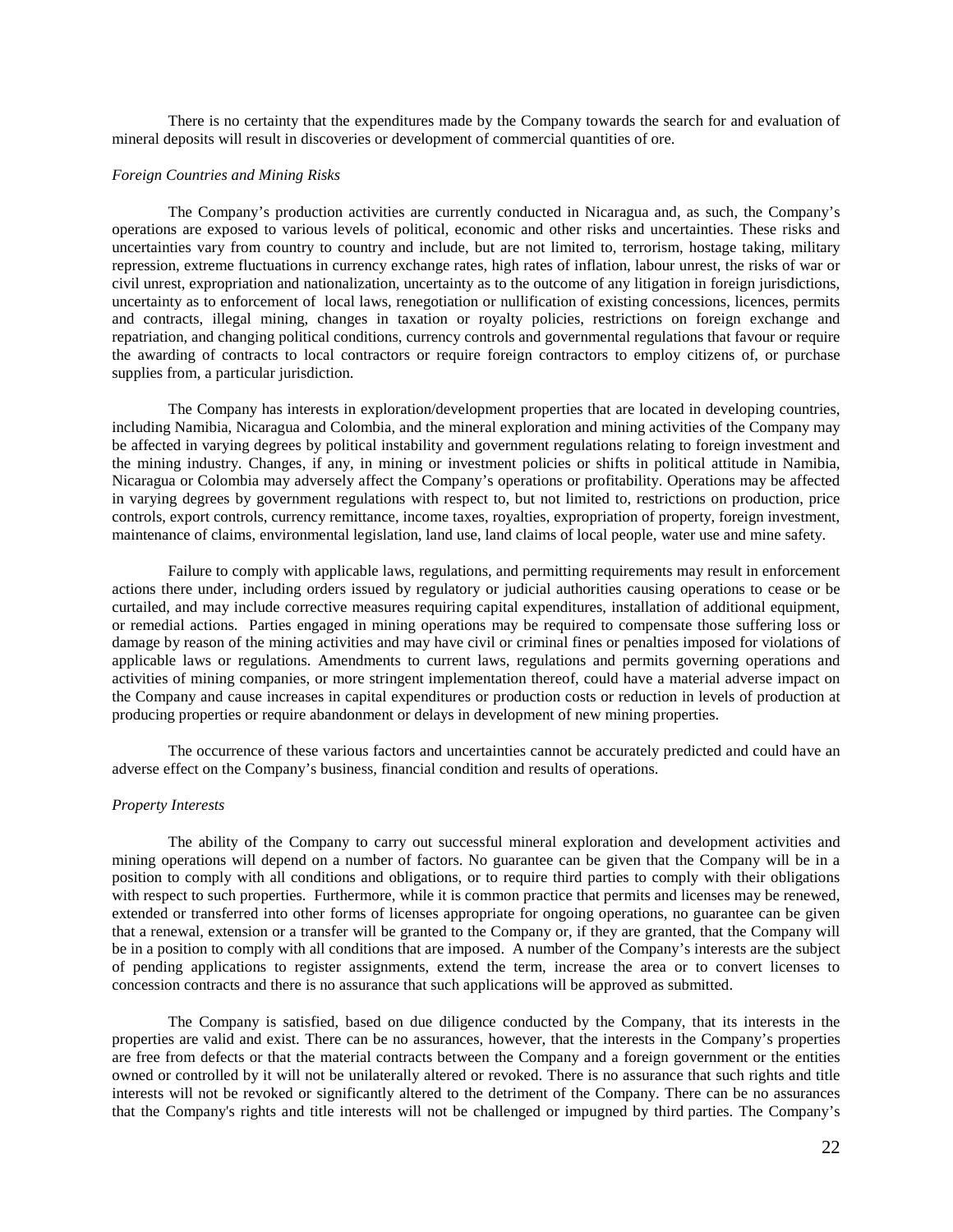interests in properties may be subject to prior unregistered agreements or transfers and title may be affected by undetected defects or governmental actions.

Certain of the Company's property interests are also the subject of joint ventures that give the Company the right to earn an interest in the properties. To maintain a right to earn an interest in the properties, the Company may be required to make certain expenditures in respect of the property maintenance by paying government claim and other fees. If the Company fails to make the expenditures or fails to maintain the properties in good standing, the Company may lose its right to such properties and forfeit any funds expended to such time.

### *Commodity Prices*

The profitability of the Company's operations will be dependent upon the market price of mineral commodities. Mineral prices fluctuate widely and are affected by numerous factors beyond the control of the Company. The level of interest rates, the rate of inflation, world supply of mineral commodities, consumption patterns, sales of gold by central banks, forward sales by producers, production, industrial and jewellery demand, speculative activities and stability of exchange rates can all cause significant fluctuations in prices. Such external economic factors are in turn influenced by changes in international investment patterns, monetary systems and political developments. The prices of mineral commodities have fluctuated widely in recent years. Current and future price declines could cause commercial production to be impracticable.

The Company's revenues and earnings also could be affected by the prices of other commodities such as fuel and other consumable items, although to a lesser extent than by the price of gold. The prices of these commodities are affected by numerous factors beyond the Company's control.

#### *Credit risk*

As at September 30, 2012, \$17.7 million of the Company's value-added and other tax receivables were due from the Nicaraguan tax authority. Nicaraguan tax regulations allow taxpayers to: (a) request that refundable tax credits be used to offset other tax obligations or (b) request a cash refund. The regulations provide a specific process for obtaining approval, including required documentation and other information that needs to be reviewed by the Nicaraguan tax administration. However, the regulations do not provide a specific time frame for the tax administration to complete their approval process. The Company is following the process to request authorization to use excess tax credits to offset other tax obligations. The Company has successfully obtained such type of approvals in the past and the tax administration is currently processing approvals related to outstanding credits of the Company. However, in 2011, the approval process by the tax administration has become less efficient as a result of changes in key personnel (at the tax administration) along with a series of new policies to scrutinize requests for refunds and other mechanisms for compensation of excess credits, delaying the process for the Company to use its tax credits to offset other tax obligations.

## *Currency Risks*

The Company's operations in foreign countries are subject to currency fluctuations and such fluctuations may materially affect the Company's financial position and results. The Company reports its financial results in United States dollars and incurs expenses in United States dollars, Canadian dollars, Namibian dollars, Nicaraguan córdobas, and Colombian pesos. As the exchange rates between the Namibian dollar, Nicaraguan córdoba, Colombian peso and Canadian dollar fluctuate against the United States dollar, the Company will experience foreign exchange gains and losses. The exchange rate between the córdoba and the United States dollar varies according to a pattern set by the Nicaraguan Central Bank. The córdoba has been annually devalued versus the United States dollar by means of a crawling peg mechanism which currently stands at approximately 5%.

### *Environmental Compliance*

The Company's operations are subject to local laws and regulations regarding environmental matters, the abstraction of water, and the discharge of mining wastes and materials. Any changes in these laws could affect the Company's operations and economics. Environmental laws and regulations change frequently, and the implementation of new, or the modification of existing, laws or regulations could harm the Company. The Company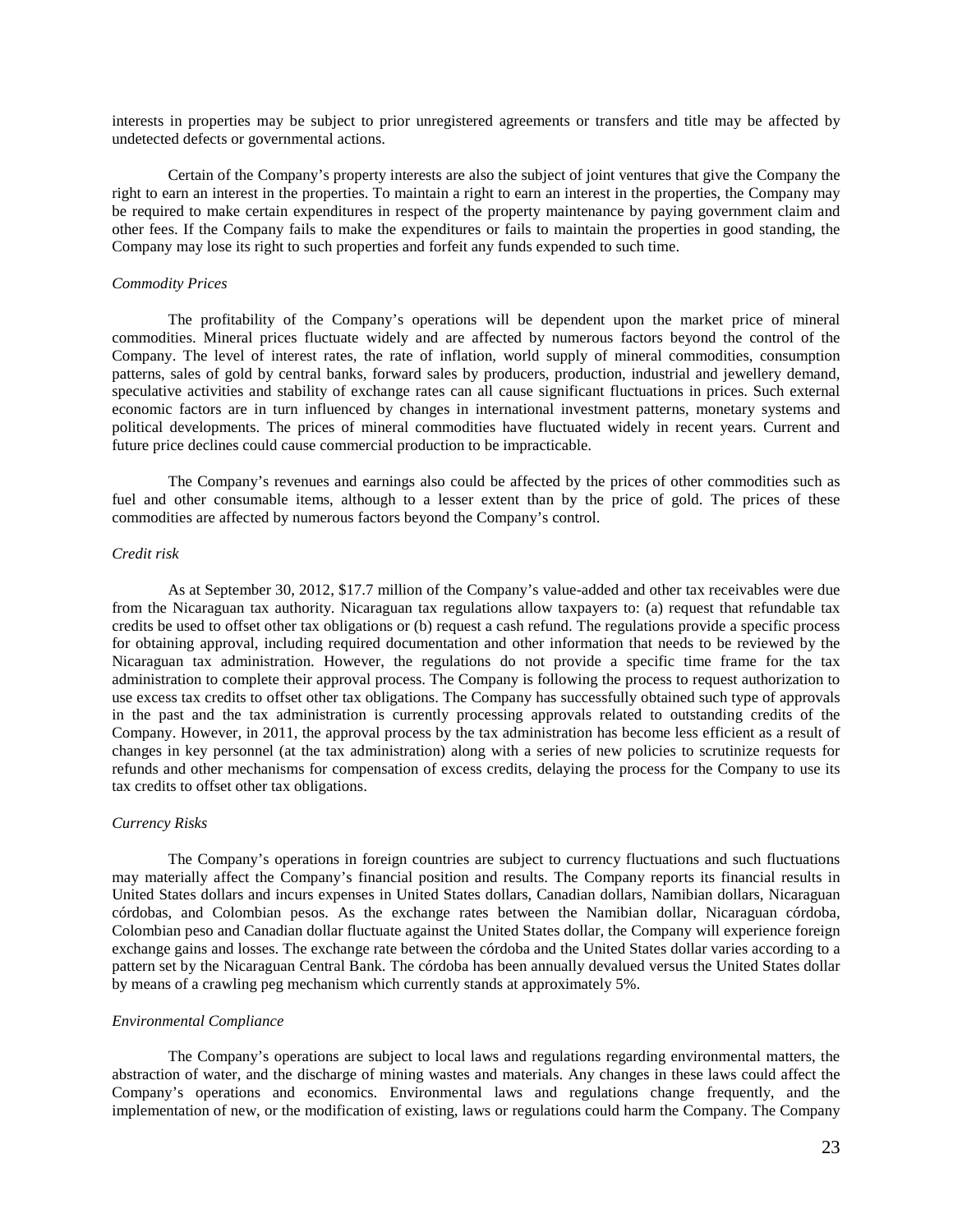cannot predict how agencies or courts in foreign countries will interpret existing laws and regulations or the effect that these adoptions and interpretations may have on the Company's business or financial condition.

The Company may be required to make significant expenditures to comply with governmental laws and regulations. Any significant mining operations will have some environmental impact, including land and habitat impact, arising from the use of land for mining and related activities, and certain impact on water resources near the project sites, resulting from water use, rock disposal and drainage run-off. No assurances can be given that such environmental issues will not have a material adverse effect on the Company's operations in the future. While the Company believes it does not currently have any material environmental obligations, exploration activities may give rise in the future to significant liabilities on the Company's part to the government and third parties and may require the Company to incur substantial costs of remediation. Additionally, the Company does not maintain insurance against environmental risks. As a result, any claims against the Company may result in liabilities the Company will not be able to afford, resulting in the failure of the Company's business. Failure to comply with applicable laws, regulations, and permitting requirements may result in enforcement actions thereunder, including orders issued by regulatory or judicial authorities causing operations to cease or be curtailed, and may include corrective measures requiring capital expenditures, installation of additional equipment, or remedial actions. Parties engaged in exploration operations may be required to compensate those suffering loss or damage by reason of the exploration activities and may have civil or criminal fines or penalties imposed for violations of applicable laws or regulations and, in particular, environmental laws.

Amendments to current laws, regulations and permits governing operations and activities of exploration companies, or more stringent implementation thereof, could have a material adverse impact on the Company and cause increases in expenditures and costs or require abandonment or delays in developing new mining properties.

## **INTERNAL CONTROLS**

The Company's management is responsible for establishing and maintaining adequate internal control over financial reporting. Any system of internal control over financial reporting, no matter how well designed, has inherent limitations. As a result, even those systems determined to be effective can only provide reasonable assurance regarding the preparation and presentation of the Company's financial statements. There have been no changes in the Company's internal control over financial reporting in the third quarter of 2012 that have materially affected, or are reasonably likely to materially affect, internal control over financial reporting.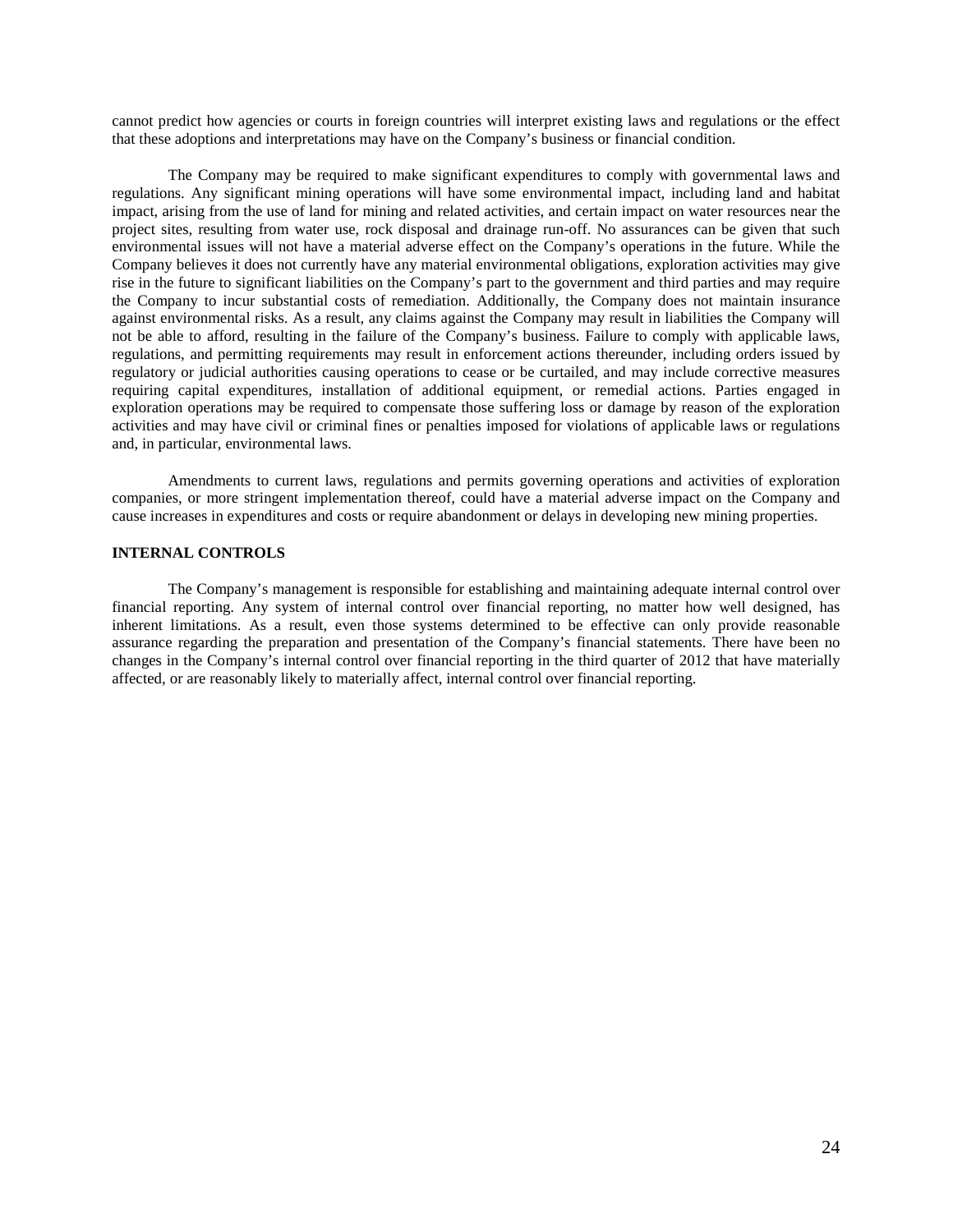# **NON-IFRS MEASURES**

Cash cost per ounce data are intended to provide additional information and should not be considered in isolation or as a substitute for measures of performance prepared in accordance with IFRS.

|                                                                                                                        | Three months ended<br>September 30 |                          | Nine months ended<br>September 30 |                          |  |
|------------------------------------------------------------------------------------------------------------------------|------------------------------------|--------------------------|-----------------------------------|--------------------------|--|
|                                                                                                                        | 2012                               | 2011                     | 2012                              | <b>2011</b>              |  |
|                                                                                                                        | \$<br>(000's)                      | \$<br>(000's)            | \$<br>(000's)                     | \$<br>(000's)            |  |
| Production costs per consolidated financial statements<br>Royalties and production taxes<br>Inventory sales adjustment | 23,911<br>2,256<br>152             | 15,350<br>3,126<br>2,797 | 66,998<br>6,137<br>(1,143)        | 54,078<br>8,746<br>1,164 |  |
|                                                                                                                        | 26,319                             | 21,273                   | 71,992                            | 63,988                   |  |
| Gold production (in ounces)                                                                                            | 42,156                             | 34,303                   | 113,561                           | 105,796                  |  |
| Total cash costs per ounce of gold production (\$/ounce)                                                               | 624                                | 620                      | 634                               | 605                      |  |

Total cash costs per ounce is derived from amounts included in the Consolidated Statement of Operations and include mine site operating costs such as mining, processing, smelting, refining, transportation costs, royalties and production taxes, less silver by-product credits.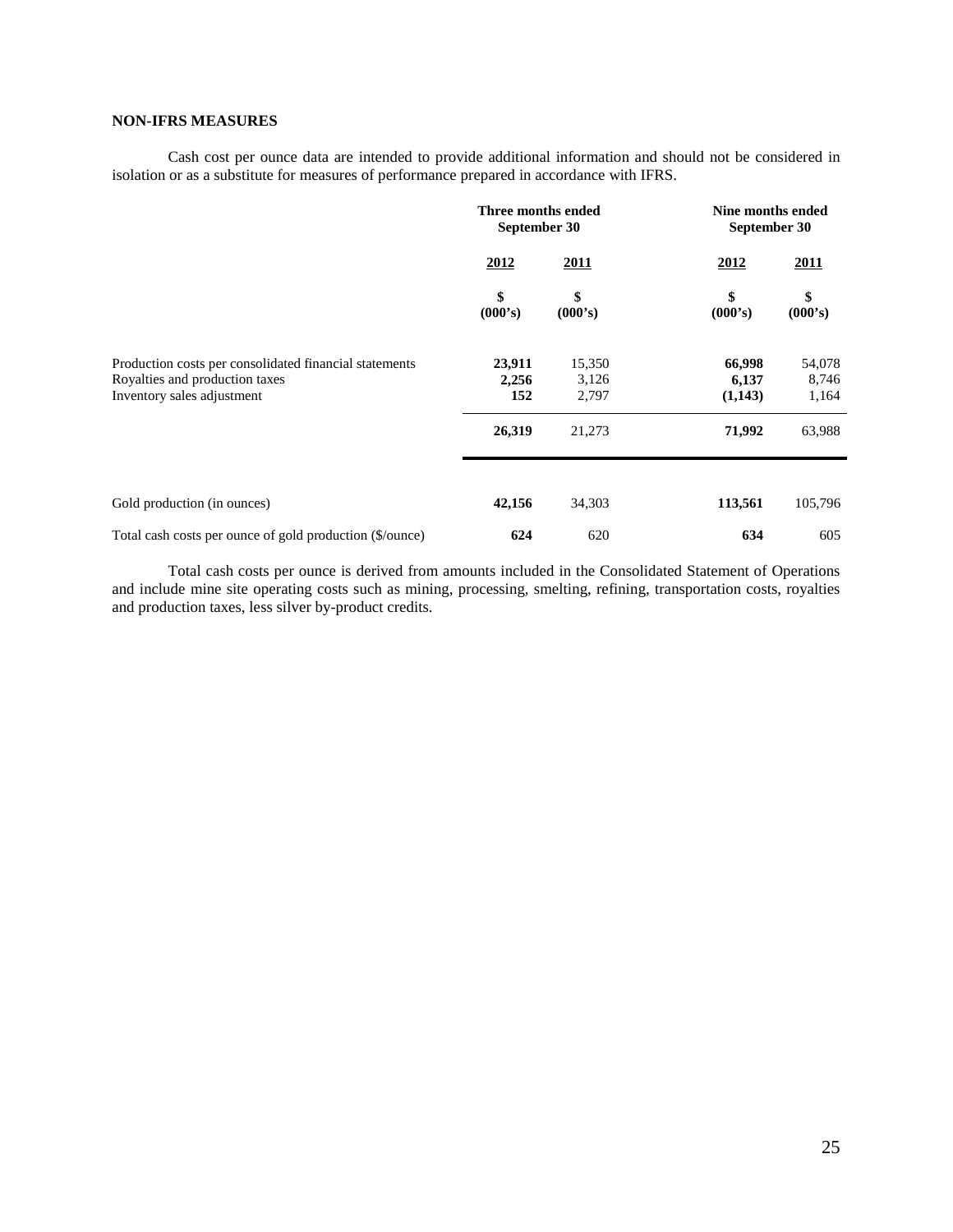## **SUMMARY OF UNAUDITED QUARTERLY RESULTS**

|                                                                                                              | Q3     | $\Omega$ | $\Omega$ | $\Omega$ 4 | Q <sub>3</sub> | $\Omega$ | $\Omega$ 1 | Q <sub>4</sub> |
|--------------------------------------------------------------------------------------------------------------|--------|----------|----------|------------|----------------|----------|------------|----------------|
|                                                                                                              | 2012   | 2012     | 2012     | 2011       | 2011           | 2011     | 2011       | 2010           |
| Gold revenue (\$ in thousands)                                                                               | 67,065 | 57,330   | 63,873   | 66,894     | 50,459         | 54,498   | 53,501     | 47,013         |
| Gold sold (ounces)                                                                                           | 39,668 | 35,860   | 37,853   | 39,557     | 29,672         | 36,030   | 38,754     | 34,039         |
| Average realized gold price<br>$(\frac{\mathcal{S}}{\omega})$ ounce)                                         | 1,691  | 1,599    | 1,687    | 1,691      | 1,701          | 1,513    | 1,381      | 1,381          |
| Gold produced (ounces)                                                                                       | 42,156 | 36,803   | 34,602   | 38,808     | 34,303         | 36,760   | 34,733     | 36,824         |
| Cash operating costs<br>$(\frac{\sqrt{2}}{2})$ ounce gold)                                                   | 571    | 583      | 587      | 542        | 529            | 507      | 531        | 535            |
| Total cash costs (\$/ ounce<br>gold)                                                                         | 624    | 601      | 680      | 632        | 620            | 586      | 610        | 609            |
| Net income for the period $^{(6)}$ (\$ in<br>thousands)                                                      | 14,476 | 11,937   | 14,546   | 20,837     | 9,036          | 15,016   | 11,411     | 4,337          |
| Earnings (loss) per share $^{(6)}$ –<br>basic $($ )                                                          | 0.04   | 0.03     | 0.04     | 0.06       | 0.03           | 0.05     | 0.03       | 0.01           |
| Earnings (loss) per share $^{(6)}$ –<br>diluted $(\$)$                                                       | 0.04   | 0.03     | 0.04     | 0.06       | 0.03           | 0.05     | 0.03       | 0.01           |
| Cash flows from operating<br>activities (\$ in thousands)<br>- before changes in non-cash<br>working capital | 28,418 | 27,791   | 27,066   | 35,361     | 19,971         | 28,833   | 24,765     | 22,033         |

*(6) Attributable to the shareholders of the Company.* 

# **OUTLOOK**

B2Gold continued to deliver solid operating and financial results in the third quarter and is forecasting another record year for gold production in 2012. For the remainder of 2012, we will progress the implementation of the recently announced merger with CGA, continue to optimize gold production at the two mines, advance the development of the Jabali, Otjikoto and Gramalote development projects, further explore around the mines and our other numerous exploration projects, pursue accretive acquisitions and maintain a strong cash position.

Our highly experienced operations team continues to excel with outstanding performance at the Libertad and Limon mines, excellent work on feasibility and development projects, and playing a critical role in the evaluation of acquisition targets.

Operating performance continued to improve at both mines with record third quarter gold production at both La Libertad and Limon Mines. La Libertad achieved another quarterly throughput record, averaging 5,627 tonnes per day exceeding budget of 5,456 tonnes per day.

B2Gold is forecasting another record year for gold production in 2012. The excellent operating performance at both La Libertad and Limon Mines has resulted in the Company increasing the lower end of its budgeted production guidance from 150,000 to 155,000 ounces of gold while maintaining the upper end of 160,000 ounces of gold and a cash operating cost of approximately \$590 to \$625 per ounce. As previously announced, gold production is expected to continue to increase each successive quarter of 2012.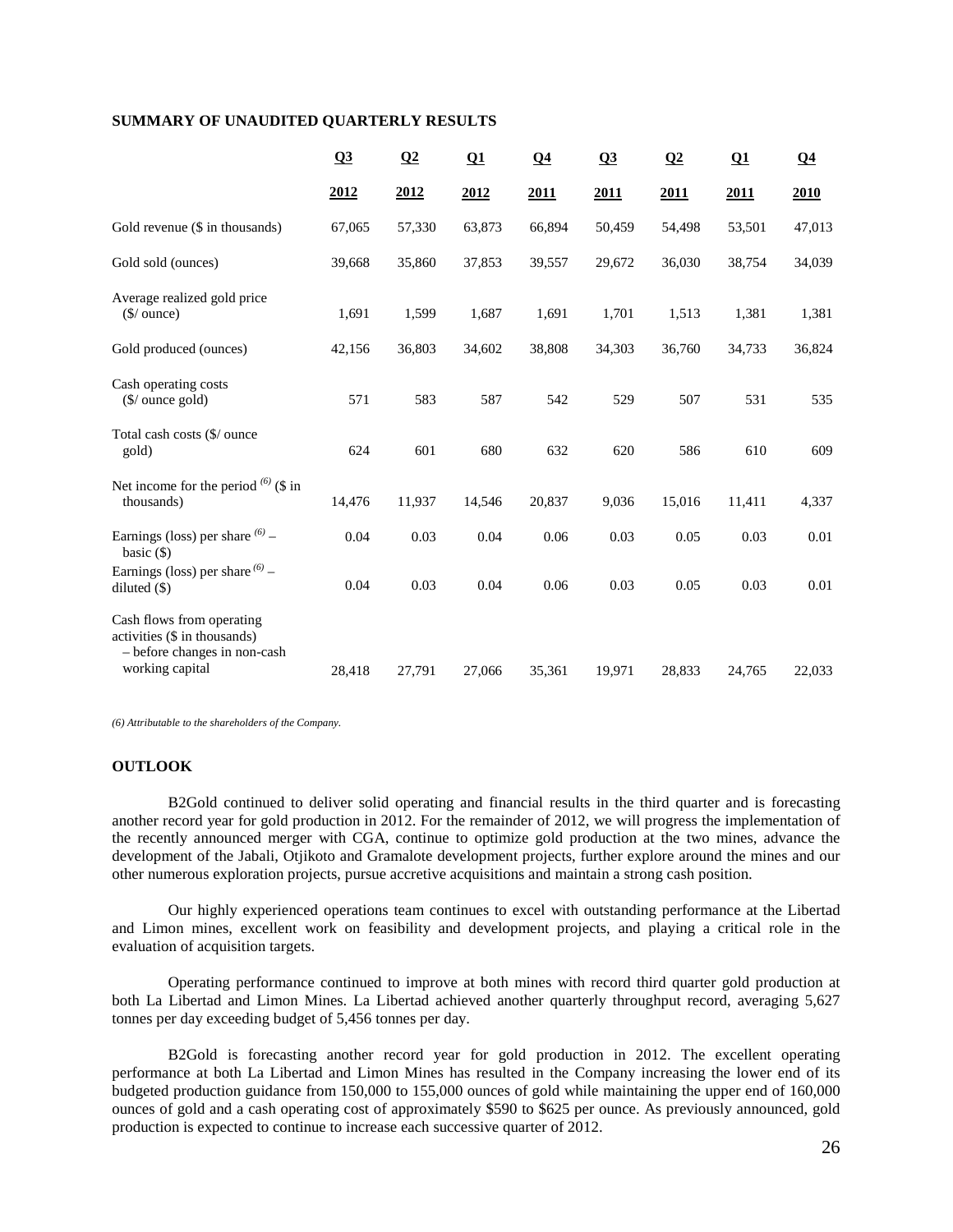Cash operating costs at La Libertad are expected to improve and production to increase in 2013 over 2012 due to the processing of higher grade ore from the Jabali deposit through La Libertad mill.

Subject to the closing of the recently announced transaction with CGA (see below for details), the Company is expecting production to increase to 385,000 ounces of gold in 2013 and 400,000 ounces in 2014.

#### *La Libertad and Limon Mines, Nicaragua*

The Company recently announced that it has received the mining permit (subject to certain conditions), for the Jabali Central deposit on the Libertad property. The Company is also pleased to announce that it has received the final mining haul road construction permit. Improvements to the main road access to town have now been completed and construction of the private haul road has recently commenced. Mine infrastructure development will also commence shortly.

The Company plans to commence the shipping of Jabali ore to the Libertad mill in the first quarter of 2013. The higher grade Jabali zones will allow us to increase the grade of the mill feed thereby providing significantly more gold annually from the same tonnage of ore. Annual gold production at La Libertad is projected to increase to 135,000 ounces in 2013 and will increase and to 150,000 ounces in 2014.

The Jabali zones remain open to the east and west and further drilling is underway on these and other targets on La Libertad property.

Successful exploration continues at El Limon with two drill rigs exploring both near surface and underground targets with the goal of increasing the five year mine life and testing higher grade targets.

#### *B2Gold and CGA Sign Merger Implementation Agreement for Business Combination*

B2Gold and CGA recently announced that they have entered into a definitive Merger Implementation Agreement to combine the two companies at the agreed exchange ratio of 0.74 B2Gold common shares for each CGA share held, which represents a purchase price of approximately C\$3.18 per CGA share and a premium of 22% using the 20 day volume weighted average share price of each respective company, and a 26% premium over the CGA closing share price on September 17, 2012 based on the closing price for the B2Gold shares as of such date. The transaction was valued at approximately Cdn.\$1.1 billion on the transaction date.

The transaction will be implemented by way of a Scheme of Arrangement under the Australian Corporations Act 2001 ("Scheme"). Upon completion of the Scheme, existing B2Gold shareholders and CGA shareholders will own approximately 62% and 38%, respectively, of the issued common shares of the combined company.

The transaction is subject to regulatory, Australian Court, shareholder, and third party approvals, together with other customary conditions. Regulatory approvals include approval by the Australian Foreign Investment Review Board, and ASX and TSX approvals in respect of the issue of new B2Gold shares under the Scheme.

A meeting of CGA shareholders to consider the Scheme and a meeting of B2Gold shareholders approving the issuance of B2Gold shares that will be issued in connection with the Scheme, will each be held third week in December. Closing date is projected to be on or prior to January 31, 2013.

#### *Health, Safety, Environmental and Corporate Social Responsibility*

B2Gold will continue our strong commitment to maintain our high standards of health, safety, environment and corporate social responsibilities. In 2012, B2Gold has budgeted \$8.6 million for support and administration of the Company's Corporate Social Responsibility Program. This program is implemented in the communities where we work, and at the national level.

In the third quarter, in Nicaragua, B2Gold received a National Award for Corporate Social Responsibility in the category of Sustainability and Environmental Initiatives from the group UNIRSE.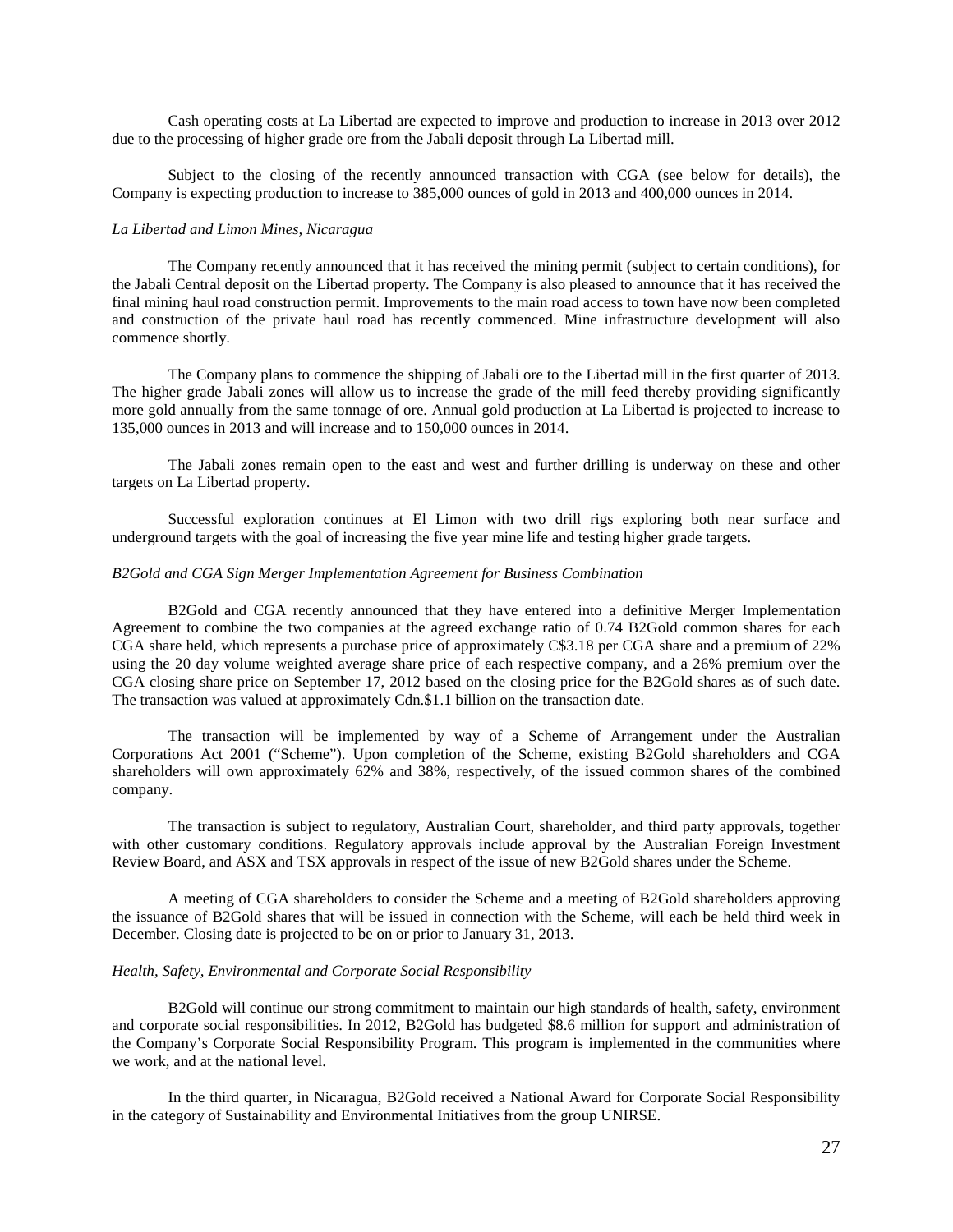B2Gold manages social responsibilities in the communities where we work through establishment of transparent foundations that include stakeholder participation as a key to developing sustainable projects. Our foundations focus on public health and welfare, education, development of small to medium enterprises and critical areas identified by key members of the local communities.

### *Development Projects*

### *Otjikoto Project, Namibia*

Exploration, feasibility and development expenditures for Otjikoto were \$15 million for the first nine months of 2012 compared to the full year's budget of \$43.5 million. Although the timing of payments have lagged the original budget, the project remains on schedule. The feasibility study is anticipated to be completed in the fourth quarter, as projected, and Mine construction will commence in the first quarter of 2013. Site preparation has already commenced as bush clearing is currently underway. Orders for equipment with a long lead time will be placed shortly and well within the time frame required for full scale production in January 2015.

The Otjikoto gold project has forecast average annual production of over 100,000 ounces of gold over a ten year mine life based on a Preliminary Economic Assessment released by Auryx Gold Corp. in September 2011.

Feasibility and exploration drilling is underway on the Otjikoto project which includes 16,150 metres of feasibility study drilling and a further 2,500 metres of exploration drilling to explore beyond the current resource at the Otjikoto project. Regional exploration work will also be conducted on the surrounding area.

#### *Gramalote Property, Colombia (B2Gold 49% / AngloGold Ashanti 51%)*

The Gramalote project had a 2012 joint venture prefeasibility and exploration budget of \$36.9 million (100%), recently increased to \$54 million. The amended budget runs to the end of November 2012 and an interim budget for the period from December 2012 to February 2013 is currently being discussed. The recent increase to the current year's budget is for additional land acquisitions, community and social obligations, and the engineering and test programs associated with potential upside project economics. Each joint venture partner will fund their share of expenditures pro rata. Due to the additional time required to evaluate the potential project scale and economics, the prefeasibility study is now scheduled to be completed in the first quarter of 2013 and a final feasibility study completed in early 2014.

The Company believes the Gramalote project has the potential to become a large scale open pit gold mine (subject to completion of a feasibility study and financing).

## *Other Exploration*

In addition to the exploration programs mentioned above, the Company is undertaking further exploration programs on the Trebol and El Pavon properties, the San Jose and La Magnolia joint venture properties with Radius Gold and the Primavera joint venture property with Calibre Mining in Nicaragua and the Cebollati property in Uruguay.

B2Gold benefits from a highly experienced and successful exploration team. They continue to succeed in exploration around our mines and generate and explore numerous high quality exploration projects. The Company will continue to fund and support exploration based on the teams proven track record and our strategic belief that exploration success can lead to dramatic cost effective growth.

In total, B2Gold's combined 2012 exploration budgets is approximately \$36.1 million used to fund approximately 69,000 metres of drilling. Further exploration results will be released as they become available.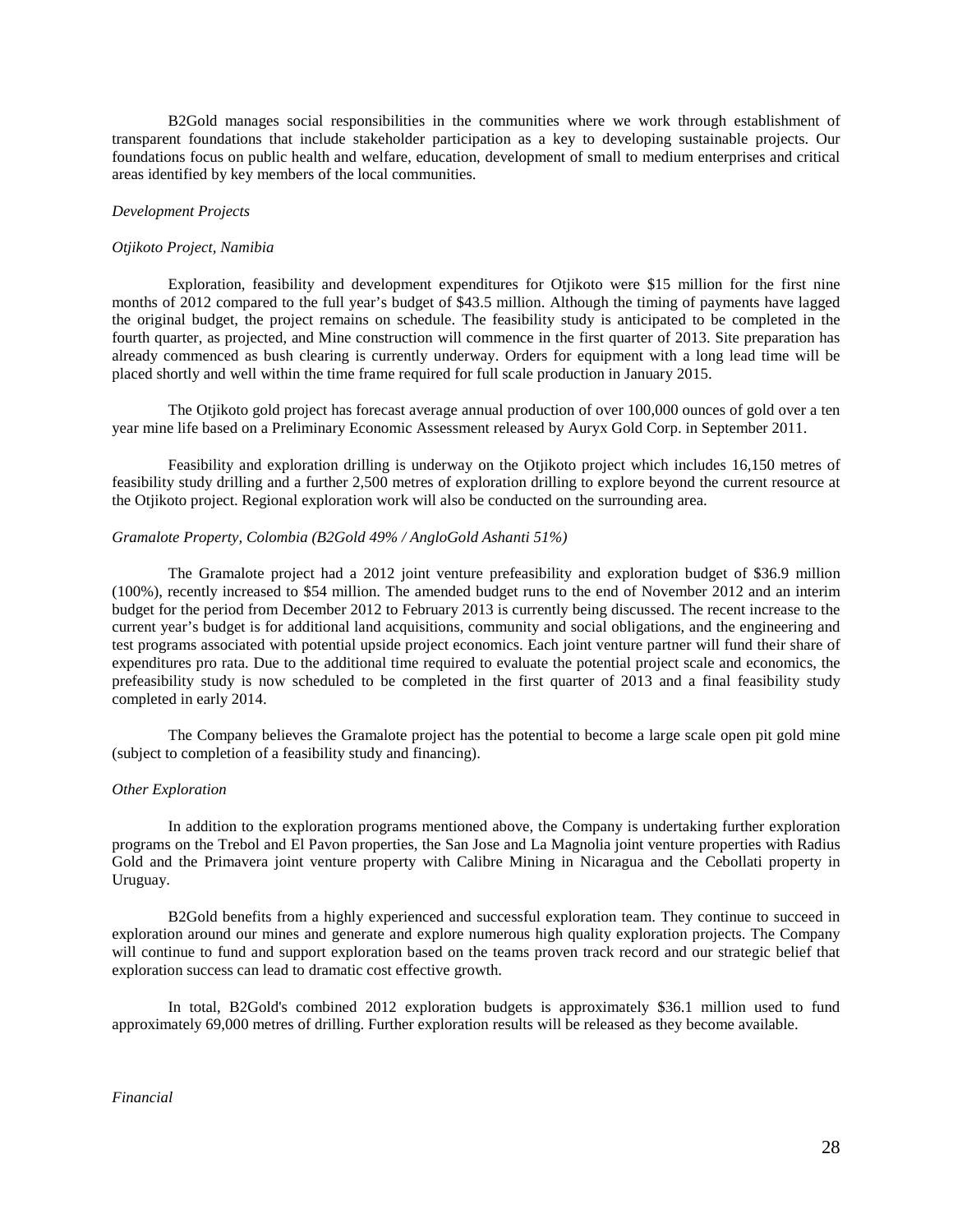Our strong operational performance and solid gold prices enabled B2Gold to finish the third quarter of 2012 with approximately \$73 million in cash and cash equivalents. The Company has no debt and no gold hedging.

Cash from mining operations *(7)* for the nine months to September 30, 2012 was \$115.1 million, exceeding the 2012 nine months guidance by \$5.9 million and is anticipated to continue to improve (at current gold spot prices) in the fourth quarter as production increases. It is expected that cash from mining operations for 2012 will exceed original projections of approximately \$140 million (using a \$1,550 per ounce gold price).

> *(7) Cash from mining operations is a non GAAP measure and consists of gold revenue less production costs less royalties and production taxes.*

## *Conclusion*

In conclusion, given our proven technical team, strong operational and financial performance, financing capability and high quality development and exploration projects, B2Gold is well positioned to continue our growth as an intermediate gold producer from existing projects. Based on current assumptions the Company is projecting gold production to grow to over 700,000 ounces per year, subject to the closing of the transaction with CGA and assuming development of the Otjikoto and Gramalote Projects. In addition, the Company will continue to pursue accretive acquisitions and carry out our aggressive exploration programs as well as optimize production at current operations. The Company will be providing updated 2013 guidance in December once detailed budgets have been approved by the Board.

### **OUTSTANDING SHARE DATA**

At November 13, 2012 there were 393,261,142 common shares outstanding. In addition, there were 22.2 million stock options outstanding with exercise prices ranging between Cdn.\$0.80 to Cdn.\$4.00 per share, 0.5 million share purchase warrants with an exercise price of Cdn.\$4.34 per share, and 1.6 million RSU. More information is disclosed in Note 7 of the Company's September 30, 2012 unaudited interim consolidated financial statements.

### **CAUTION ON FORWARD-LOOKING INFORMATION**

This Management's Discussion and Analysis contains forward-looking statements within the meaning of applicable securities laws, which reflect management's expectations regarding the Company's future growth, results of operations (including, without limitation, future production and capital expenditures), performance (both operational and financial) and business prospects (including the timing and development of new deposits and the success of exploration activities) and opportunities. Wherever possible, words such as "plans", "expects" or "does not expect", "budget", "scheduled", "estimates", "forecasts", "anticipate" or "does not anticipate", "believe", "intend" and similar expressions or statements that certain actions, events or results "may", "could", "would", "might" or "will" be taken, occur or be achieved, have been used to identify these forward-looking statements. Although the forward-looking statements contained in this Management's Discussion and Analysis reflect management's current beliefs based upon information currently available to management and based upon what management believes to be reasonable assumptions, the Company cannot be certain that actual results will be consistent with these forward-looking statements. A number of factors could cause actual results, performance, or achievements to differ materially from the results expressed or implied in the forward-looking statements including those listed in the "Risk Factors" section of this management's discussion and analysis. These factors should be considered carefully and prospective investors should not place undue reliance on the forward-looking statements. Forward-looking statements necessarily involve significant known and unknown risks, assumptions and uncertainties that may cause the Company's actual results, performance, prospects and opportunities in future periods to differ materially from those expressed or implied by such forward-looking statements. Although the Company has attempted to identify important risks and factors that could cause actual actions, events or results to differ materially from those described in forward-looking statements, there may be other factors and risks that cause actions, events or results not to be as anticipated, estimated or intended. There can be no assurance that forwardlooking statements will prove to be accurate, as actual results and future events could differ materially from those anticipated in such statements. Accordingly, shareholders should not place undue reliance on forward-looking statements. These forward-looking statements are made as of the date of this Management's Discussion and